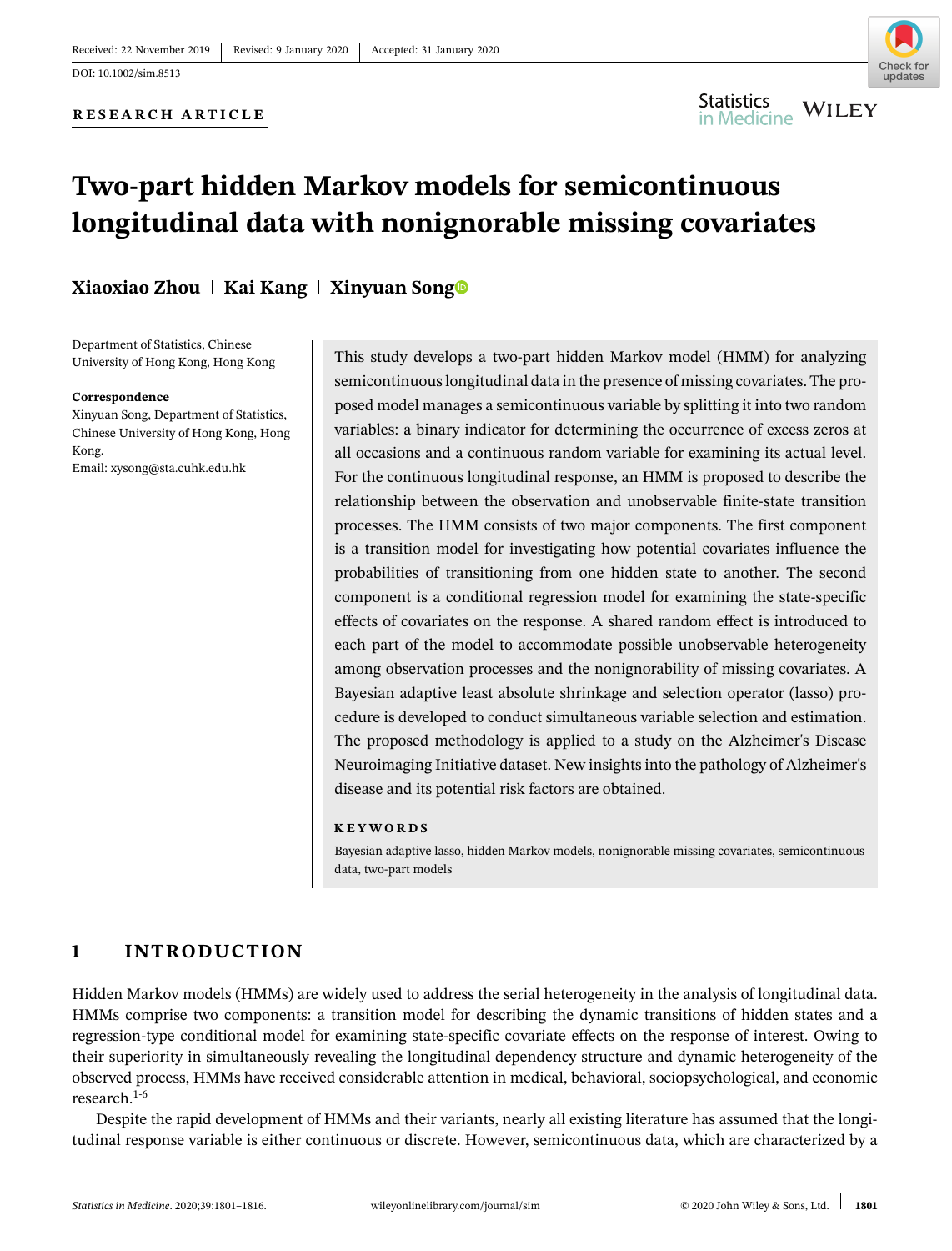# **1802** WILEY-Statistics <u>ZHOU ET AL.</u><br> **1802** WILEY-Statistics **ZHOU ET AL.**

mixture of a probability mass at zero and a right-skewed continuous distribution for values greater than zero, are commonly encountered in substantive research. One typical example in medical studies is a scenario with a point mass at zero representing a subpopulation of "non-users" who do not receive medical care in a given time interval and a continuous distribution representing the level of expenditures among another subpopulation of "users." This semicontinuous structure may also exist in a longitudinal setting, in which subjects have two subpopulations, namely, "stayers," who have no probability of a nonzero observation in all occasions, and "movers," who may have a nonzero observation at one or more time points. Toward the semicontinuous data, a two-part model is often adopted to address the preponderance of zeros that cannot adequately be reflected in another manner. This model generally includes a logistic regression model for characterizing the membership probability of "non-users" (or "stayers") and a regression-type model for examining the relationship between continuous responses and potential covariates among "users" (or "movers"). Several two-part models for longitudinal semicontinuous data have been investigated in recent years. Olsen and Schafer<sup>7</sup> first introduced correlated random effects in a two-part model and applied the model to analyze longitudinal semicontinuous data. Smith et al<sup>8</sup> developed a marginalized two-part model that allows investigation on the effect of covariates on the overall population mean. Nonetheless, most contemporary works, including the preceding studies, have modeled the longitudinal nonzero responses by using a simple mixed-effects model rather than HMMs and thus cannot reveal the dynamic heterogeneity of the nonzero observations.

Another important issue in the analysis of HMMs is the presence of missing data. Simply deleting missing data, especially those that are missing not at random (MNAR), is problematic and may lead to a considerable bias in parameter estimation. Lee<sup>9</sup> further demonstrated that a case-wise deletion of missing data in a mixture-type model will result in misleading conclusions in determining the number of mixture components. A common and convenient approach of managing missing data is to treat them as missing at random (MAR), which assumes that the probability of missingness depends only on observed data but not on missing data.<sup>10</sup> Goldstein et al<sup>11</sup> used the multiple imputation approach to deal with missing data problem in the context of multilevel models. Their approach managed missing data in the response and covariates based on the MAR assumption. However, in a longitudinal setting, such MAR assumption is often violated when the probability of missingness depends dynamically on subject-specific characteristics. Hence, developing sound statistical methods to cope with MNAR data in the context of HMMs is of scientific interest and practical value. Several existing studies have investigated HMMs with nonignorable missing data. For example, Bartolucci and Farcomeni<sup>12</sup> developed an event-history approach to analyze mixed HMMs with informative dropout. Cai et al<sup>13</sup> considered a hidden Markov structural equation model with nonignorable missing responses. Nevertheless, the preceding analyses assumed that the response variable is continuous and only the response variable is subject to missingness. Motivated by the Alzheimer's Disease Neuroimaging Initiative (ADNI) dataset analyzed in the present study (Section 5), in which the response variable is semicontinuous and the covariates of interest are subject to missingness, we develop a new joint modeling approach to accommodate these multiple features.

We propose a novel two-part HMM for longitudinal semicontinuous data with nonignorable missing covariates. The proposed model comprises three parts. First, we consider a subject-level binary indicator to determine the occurrence of excess zeros at all occasions ("stayers"). A logistic regression model is utilized to examine the effects of potential covariates on the membership of "stayers." Second, for the longitudinal observations with one or more nonzero values ("movers"), we adopt an HMM to characterize the relationship between the transition process of hidden states and the observation process. We propose a transition model to investigate how potential covariates influence the transition probabilities from one hidden state to another and a conditional regression model to examine the state-specific effects of covariates on the response. Third, we use a logistic regression model to formulate the mechanism of missing covariates. We introduce a shared random effect to the binary indicator, conditional, and missing data models for jointly addressing the heterogeneity caused by the existence of omitted covariates that simultaneously affect these three parts of interest. The introduction of such random effect also accounts for the nonignorability of missingness. We develop a full Bayesian approach coupled with the adaptive least absolute shrinkage and selection operator method (lasso) and an efficient Markov chain Monte Carlo (MCMC) algorithm to perform variable selection and parameter estimation. A modified deviance information criterion (DIC) is used to determine the number of hidden states and an appropriate missing mechanism for the proposed model. DeSantis et al<sup>14</sup> considered a similar two-part HMM for zero-inflated Poisson counts. However, the excessive zeros in their model were assumed as count data arisen from the binary part of the model and a Poisson distribution. Their model framework neither accommodated semicontinuous data nor managed nonignorable missingness. To our knowledge, the present study is the first to propose a two-part HMM for jointly analyzing longitudinal semicontinuous data with nonignorable missing covariates.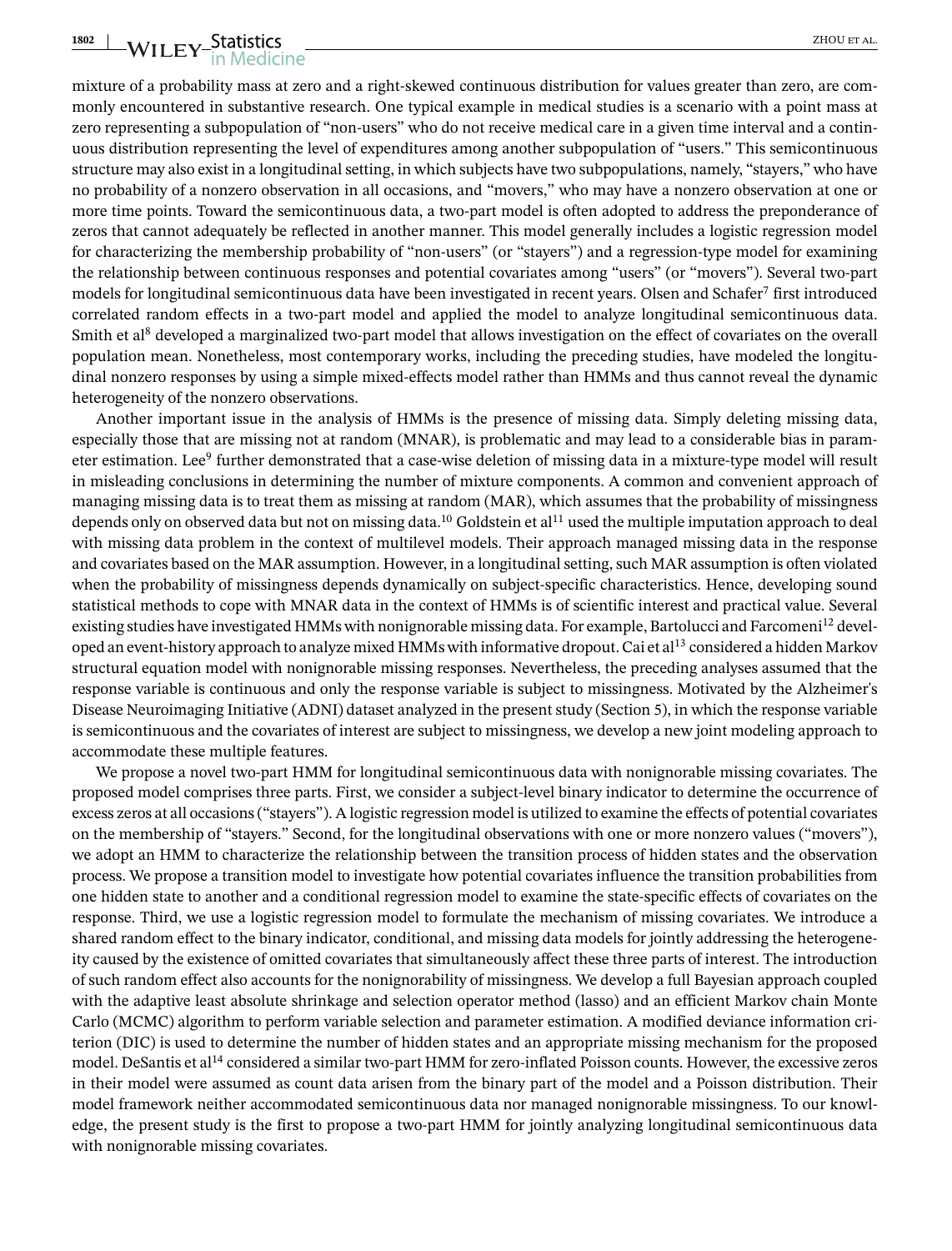Our proposed method is motivated by a real study on the ADNI dataset, which recruited subjects aging from 55 to 90 years old and collected a set of characteristics of the clinical spectrum of Alzheimer's disease (AD) over time. Functional Assessment Questionnaire (FAQ), a widely used test with a score from 0 to 30 (high scores reflect poor cognitive ability), is utilized in the ADNI study to monitor the cognitive impairment of patients. The longitudinal FAQ scores of majority of the participants exhibit a steadily increasing trend, which is in line with the AD pathology that often evolves a neurodegenerative progression from cognitive normal (CN) to mild cognitive impairment (MCI) or even to AD. However, approximately 30*%* of participants obtained zero FAQ scores over all the time points, suggesting that their cognitive functions remain unimpaired during the entire study period. Such special pattern is called normal aging process by cognitive studies.15 Distinguishing AD from normal aging has been a recurring nosologic and diagnostic problem to enhance AD prognosis and early treatment.<sup>16</sup> In addition, some covariates, such as hippocampal volumes of participants, have considerable amount of missing entries in the ADNI dataset. Appendix S1 shows that subjects in the "missing group" generally hold smaller hippocampal volumes than those in the "observed group", which implies that the missingness of the hippocampal volume is not at random. Simply deleting subjects with missing covariates or naively treating them as MAR is problematic. This study aims (i) to differentiate normal aging from AD progression and examine the potential factors that affect the membership of these two different processes, (ii) to identify the hidden states that correspond to the diagnosed stages of cognitive decline and investigate the possibly variant effects of biomarkers on the cognitive impairment across states, (iii) to detect the factors that contribute to the neurodegenerative pathology from one state to another, and (iv) to propose an appropriate mechanism for modeling missing covariates. Although many existing studies have considered the relationship between various biomarkers and cognitive impairment across the AD progression, $1^{7,18}$  they have regarded the normal aging process as a part of continuum in AD progression, thereby blurring the different features of the two processes. Moreover, they have disregarded the possibly informative missingness in covariates and thus may produce biased results. The proposed modeling approach enables us to investigate all the aforementioned features jointly and provides new insights into the precision medicine in AD treatment.

The remainder of the article is organized as follows. Section 2 defines the two-part HMMs with nonignorable missing covariates and discusses the associated model identifiability issue. Section 3 presents a Bayesian approach for the analysis of the proposed model. An adaptive lasso procedure in conjunction with a hybrid MCMC algorithm, which combines the Gibbs sampler, Metropolis-Hastings (MH) algorithm, and the forward filtering and backward sampling (FFBS) algorithm, is developed for simultaneous variable selection and estimation. Moreover, a modified DIC is used to determine the number of hidden states and an appropriate missing mechanism. Section 4 investigates the empirical performance of the Bayesian estimation and model selection through several simulation studies. Section 5 applies the proposed methodology to the aforementioned ADNI study. Section 6 concludes the paper. The technical details are provided in Appendix S1.

# **2 TWO-PART HIDDEN MARKOV MODEL**

For subject  $i = 1, ..., n$  at  $t = 1, ..., T$ , let  $y_{it} \ge 0$  be a semicontinuous response variable. We introduce a binary indicator variable *V<sub>i</sub>* to accommodate the excess zeros in  $y_{it}$  as follows:  $V_i = 1$  if  $y_{it} = 0$  for  $\forall t$  and 0 otherwise. Then, the probability of  $V_i = 1$  is modeled as follows:

$$
logit{p(Vi = 1)) = \betaT \mathbf{c}i + wi,
$$
\n(1)

where  $\mathbf{c}_i = (1, c_{i1}, \dots, c_{ir})^T$  is an  $(r+1) \times 1$  vector of baseline covariates,  $\boldsymbol{\beta} = (\beta_0, \dots, \beta_r)^T$  is an  $(r+1) \times 1$  vector of unknown coefficient, and  $w_i$  is a subject-specific random effect following a normal distribution  $N(0, \sigma^2)$ .

For subjects with  $V_i = 0$ , the longitudinal responses  $y_i$ ,  $t = 1, \ldots, T$  are modeled through an HMM. The hidden state process, *Zit*, is assumed to follow a first-order Markov chain and takes values in a finite set {1*,* …*, S*}. Given *Vi* = 0 and hidden state  $Z_{it} = s$ , a conditional regression model for the continuous response is defined as follows:

$$
[yit|Vi = 0, Zit = s] = \mus + \gammasT xit + wi + \epsilonit,
$$
\n(2)

where  $\mu_s$  is a state-specific intercept,  $\gamma_s = (\gamma_{s1}, \dots, \gamma_{sp})^T$  is a  $p \times 1$  state-specific coefficient,  $\mathbf{x}_{it} = (x_{it1}, \dots, x_{itp})^T$  is a  $p \times 1$ vector of covariates,  $w_i$  is the subject-specific random effect that is also incorporated in (1),  $\varepsilon_{it}$  is a random residual term independent of  $y_{it}$ , and  $[\epsilon_{it}|V_i = 0, Z_{it} = s] \sim N(0, \psi_s)$ .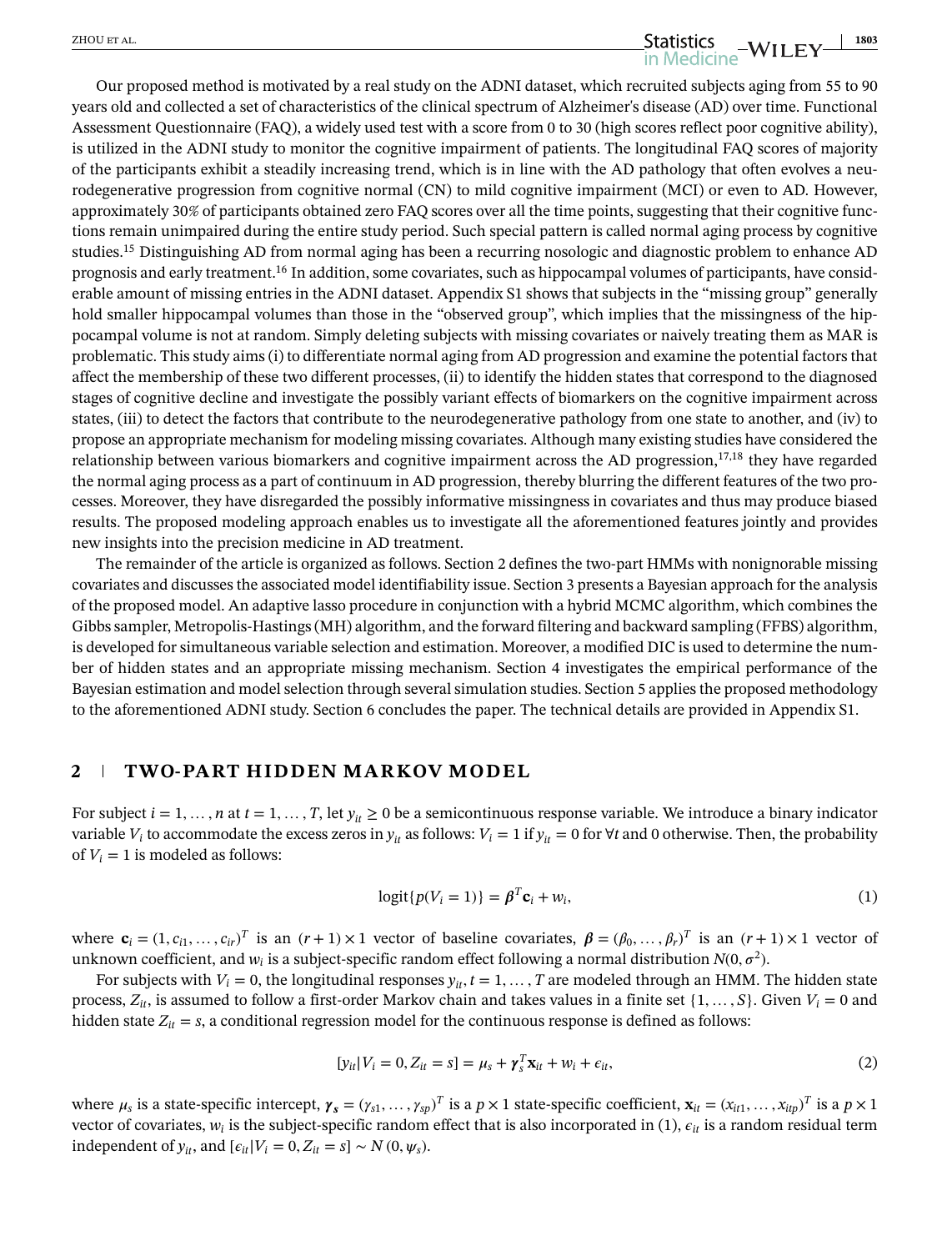# **1804 WILEY-Statistics** ZHOU ET ALL **EXPLOSED ASSAULT**

Let  $p_{itus}$  denote the transition probability from state  $Z_{it} = u$  at time  $t - 1$  to state  $Z_{it} = s$  at time  $t$  for subject *i*. On the basis of the assumption of the first-order Markov chain, we have  $p_{itus} = P(Z_{it} = s | Z_{i1}, Z_{i2}, \ldots, Z_{it-1} = u)$ *P*( $Z_{it}$  = *s*| $Z_{it-1}$  = *u*). In substantive research, hidden states often have natural ranking information. Thus, we assume that hidden states  $\{1, \ldots, S\}$  are ordered and  $\vartheta_{itus} = P(Z_{it} = s | Z_{it} \ge s, Z_{it-1} = u)$ . A continuation-ratio logit model is considered as follows:

$$
\log\left(\frac{P(Z_{it}=s|Z_{it-1}=u)}{P(Z_{it}>s|Z_{it-1}=u)}\right)=\log\left(\frac{p_{itus}}{p_{itu,s+1}+\cdots+p_{itus}}\right)=\logit(\vartheta_{itus})=\zeta_{us}+\boldsymbol{\alpha}^T\mathbf{x}_{it},
$$
\n(3)

where the left-hand side is the log odds of transition to state *s* rather than to a state that is higher than *s* given that  $Z_{it-1} = u$ ,  $\zeta_{us}$  is a transition-specific intercept,  $\mathbf{x}_{it} = (x_{it1}, \dots, x_{itp})^T$  is the covariate vector defined in (2), and  $\boldsymbol{\alpha} = (\alpha_1, \dots, \alpha_p)^T$  is a  $p \times 1$  vector of unknown parameters. Similar to the proportional odds assumption in a cumulative logit model,  $\alpha$  in (3) is assumed to be independent of *u* and *s* to maintain the order of the hidden states and obtain a parsimonious model. The initial probability of the hidden state at occasion  $t = 1$  for subject *i* is defined as follows: For  $s = 1, ..., S - 1$ ,  $\log \left( \frac{P(Z_{i1} = s)}{P(Z_{i1} > s)} \right)$  $) =$ 

 $\log \left( \frac{p_{i10s}}{p_{i10,s+1} + ... + p_{i10,s}} \right)$  $= \tau_s$ .

Managing missingness in covariates  $\mathbf{x}_{it}$  and  $\mathbf{c}_i$  is another important issue. In this study, we focus on missingness in the time-variant covariate  $\mathbf{x}_{it}$  because the baseline covariate  $\mathbf{c}_i$  is usually fully observed in most substantive studies. Yet the extension to consider missingness of both  $x_i$  and  $c_i$  is trivial in the proposed framework. Let  $r_{ik}$  be the missing indicator for  $x_{itk}$ , such that  $r_{itk} = 1$  if  $x_{itk}$  is missing and 0 otherwise. Denote  $\mathbf{r}_{it} = (r_{it1}, \dots, r_{itp})^T$ ,  $\mathbf{R}_i = {\mathbf{r}_{it}}$ ;  $t = 1, \dots, T$ , and  $\mathbf{R} = \{\mathbf{R}_i; i = 1, ..., n\}$ , and partition **X** into  $\{\mathbf{X}_0, \mathbf{X}_m\}$ , where  $\mathbf{X}_0$  and  $\mathbf{X}_m$  are the observed and missing data sets of **X**, respectively. Given that MAR assumption is not always a guarantee in reality, we consider a shared random effect model to accommodate the possible nonignorability of missing covariates in this study. Conditional on state  $s$ ,  $r_{i k}$  is assumed to follow independent Bernoulli distribution, and for  $t = 2, \ldots, T$ ,

$$
logit\{p(r_{itk} = 1 | Z_{it} = s, w_i, \mathbf{f}_{it}, \boldsymbol{\varphi}_{sk})\} = \boldsymbol{\varphi}_{sk}^T \mathbf{f}_{it} + w_i,
$$
\n(4)

where  $\mathbf{f}_{it} = (1, f_{it1}, \dots, f_{itl})^T$  is the  $(l+1) \times 1$  vector of covariates, and  $\boldsymbol{\varphi}_{sk} = (\varphi_{sk0}, \dots, \varphi_{skl})^T$  is a  $(l+1) \times 1$  state-specific regression parameter. The elements in  $f_{it}$  are usually chosen from the available covariates that may affect the missing probability of  $x_{itk}$ . The inclusion of response  $y_{it}$  and missing covariates in  $\mathbf{f}_{it}$  is allowed but unnecessary because we include a shared random effect  $w_i$  into the conditional regression and missing data models to account for the nonignorability of missingness. Nevertheless, a model comparison procedure is required to assess the sensitivity of Bayesian results to misspecification of the missing data mechanism because the true missing mechanism is unknown. Notably, the covariates  $c_i$ ,  $x_{it}$ , and  $f_{it}$  can have overlapping elements.

On the basis of the two-part HMMs defined by (1)-(4), several heterogeneities that are worthy of investigation in longitudinal semicontinuous data are well addressed. First, the binary indicator model defined by (1) examines the heterogeneity characterized by excess zeros over all occasions and continuous longitudinal responses. Second, the HMM defined by (2)-(3) describes the dynamic heterogeneity of the longitudinal observations across various hidden states. Finally, the random effect shared by (1), (2), and (4) accounts for the heterogeneity caused by the omitted covariates that simultaneously affect the binary indicator, longitudinal response, and missing probability. Although distinct but correlated random effects can be considered in (1), (2), and (4), introducing the same random effect into different models can avoid additional nuisance parameters and obtain a parsimonious joint model.

The proposed model is not identifiable without imposing identifiability constraints on model parameters. The model indeterminacy stems from the label switching problem caused by the likelihood function of an HMM being invariant to a random permutation of the state labels. Therefore, the resulting posterior distribution becomes multimodal under the symmetric priors of the parameters in different states. Basically, any constraint that defines the ranking of the state-specific parameter is sufficient to address the label switching problem. Among the literature, imposing an ordering restriction on component means is an efficient method for preventing label switching and ensuring model identifiability.<sup>19-21</sup> In the ADNI study, previous medical reports about AD indicated that patient's cognitive impairment steadily increases from mild to severe stage. Thus, we choose the state-specific mean and impose the constraint  $\mu_1 < \ldots < \mu_s$  in posterior sampling.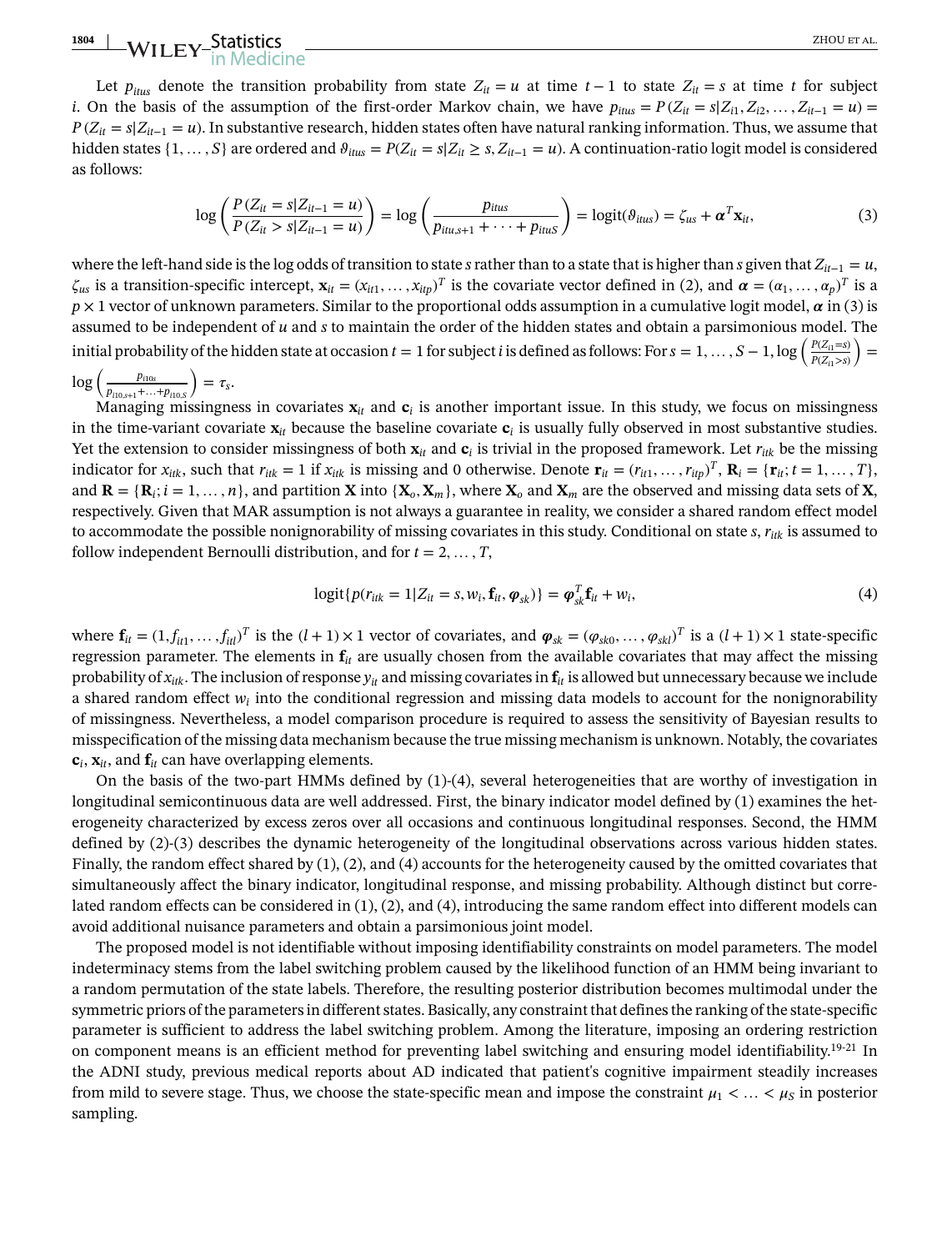# ZHOU ET AL. **1800** ET AL. **1800** ET AL. **1800** ET AL. **1800** ET AL. **1800** ET AL. **1800** ET AL. **1800** ET AL. **1800** ET AL. **1800** ET AL. **1800** ET AL. **1800** ET AL. **1800** ET AL. **1800** ET AL. **1800** ET AL. **1800** ET AL.

# **3 BAYESIAN INFERENCE**

Let  $\theta$  be the vector that contains all the unknown parameters;  $\mathbf{y}_i = (y_{i1}, \dots, y_{iT})^T$ ,  $\mathbf{Y} = {\mathbf{y}_i; i = 1, \dots, n}$ ,  $\mathbf{F}_i = {\mathbf{f}_{it}; t =$ 1, ..., T},  $F = \{F_i; i = 1, ..., n\}$ ,  $C = \{c_i; i = 1, ..., n\}$ ,  $Z = \{Z_i; i = 1, ..., n\}$ ,  $w = (w_1, ..., w_n)^T$ , and  $H_o = \{Y, X_o, F, C, R\}$ . On the basis of proposed model defined in  $(1)-(4)$ , the adaptive lasso estimator can be formulated as

$$
\arg\min_{\theta} \left\{ -\sum_{i=1}^n \log(p(V_i)) + \sum_{i=1}^{n_s} \sum_{t=1}^T \left[ (y_{it} - \eta_{it})^2 - \sum_{k=1}^p \log p(r_{itk}) \right] - \sum_{i=1}^{n_s} \sum_{t=2}^T \log(p_{itus}) - P(\theta) \right\},\right\}
$$

where  $p(V_i)$  is the probability of excess zeros defined in (1),  $\eta_{it}$  is the mean of  $y_{it}$ ,  $p(r_{itk})$  is the probability of missingness defined in (4),  $p_{itus}$  is the transition probability defined in (3), and  $P(\theta) = \sum_{j=1}^{r} \lambda_{\beta j} |\beta_j| + \sum_{s=1}^{S} \sum_{k=1}^{p} \lambda_{\gamma sk} |\gamma_{sk}| +$  $\sum_{k=1}^p \lambda_{\alpha k} |\alpha_k| + \sum_{s=1}^S \sum_{k=1}^p \sum_{h=1}^l \lambda_{\varphi skh} |\varphi_{skh}|$ , in which  $\beta_j, \gamma_{sk}, \alpha_k$ , and  $\varphi_{skh}$  are the coefficients of fixed effects, and  $\lambda_{\beta j}$ ,  $\lambda_{\gamma sk}$ ,  $\lambda_{\alpha k}$ , and  $\lambda_{\varphi skh}$  are the corresponding tuning parameters.

Under the Bayesian framework, the adaptive lasso procedure can be implemented by introducing a multivariate conditional Laplace prior to the regression coefficient in  $\theta^* = (\beta, \gamma, \alpha, \varphi)$  as follows:

$$
p(\theta^*|\boldsymbol{\psi}, \sigma^2) \propto \exp\left\{-\sum_{j=1}^r \frac{\lambda_{\beta j}}{\sqrt{\sigma_{\beta}^2}} |\beta_j| - \sum_{k=1}^p \left(\frac{\lambda_{\gamma sk}}{\sqrt{\psi_s}} |\gamma_{sk}| - \frac{\lambda_{\alpha k}}{\sqrt{\sigma_{\alpha}^2}} |\alpha_k| - \sum_{h=1}^l \frac{\lambda_{\varphi_{skh}}}{\sqrt{\sigma_{\varphi_{skt}}^2}} |\varphi_{skh}|\right)\right\},
$$
(5)

where  $\psi = (\psi_1, \dots, \psi_S)$  and  $\sigma^2 = (\sigma_\beta^2, \sigma_\alpha^2, \sigma_{\varphi 1}^2, \dots, \sigma_{\varphi S}^2)$ . This conditional Laplace prior can be represented as a scale mixture of normals with an exponential mixing density, leading to a hierarchical representation of the full model as follows: for  $i = 1, ..., n_s, t = 1, ..., T, s = 1, ..., S, j = 1, ..., r, k = 1, ..., p$ , and  $h = 1, ..., l$ , we have

$$
y_{it}|Z_{it} = s, \mu_s, \gamma_s, w_i, \psi_s, x_{it} \sim N(\eta_{it}, \psi_s)
$$
  
\n
$$
\gamma_s|\psi_s, \tau_{\gamma s1}^2, \dots, \tau_{\gamma s p}^2 \stackrel{ind}{\sim} N_p(\mathbf{0}, \psi_s \mathbf{\Sigma}_{\gamma s}), \quad \mathbf{\Sigma}_{\gamma s} = \text{diag}(\tau_{\gamma s1}^2, \dots, \tau_{\gamma s p}^2)
$$
  
\n
$$
\beta|\sigma_\beta^2, \tau_{\beta 1}^2, \dots, \tau_{\beta r}^2 \stackrel{ind}{\sim} N_p(\mathbf{0}, \sigma_\beta^2 \mathbf{\Sigma}_\beta), \quad \mathbf{\Sigma}_\beta = \text{diag}(\tau_{\beta 1}^2, \dots, \tau_{\beta r}^2)
$$
  
\n
$$
\alpha|\sigma_\alpha^2, \tau_{\alpha 1}^2, \dots, \tau_{\alpha p}^2 \stackrel{ind}{\sim} N_p(\mathbf{0}, \sigma_\alpha^2 \mathbf{\Sigma}_\alpha), \quad \mathbf{\Sigma}_\alpha = \text{diag}(\tau_{\alpha 1}^2, \dots, \tau_{\alpha p}^2)
$$
  
\n
$$
\varphi_{sk}|\sigma_{\varphi_{sk}}^2, \tau_{\varphi_{sk1}}^2, \dots, \tau_{\varphi_{skl_k}}^2 \stackrel{ind}{\sim} N_p(\mathbf{0}, \sigma_{\varphi_{sk}}^2 \mathbf{\Sigma}_{\varphi_{sk}}), \quad \mathbf{\Sigma}_{\varphi_{sk}} = \text{diag}(\tau_{\varphi_{sk1}}^2, \dots, \tau_{\varphi_{skl}}^2), \quad (6)
$$

where ∼ represents "independently distributed according to." For the tuning parameters  $\lambda_{\beta j},$   $\lambda_{\gamma sk},$   $\lambda_{\alpha k},$  and  $\lambda_{\varphi skh},$  we assign gamma priors as follows:

$$
p(\lambda_{\beta j}) \stackrel{ind}{\sim} \text{Gamma}(\alpha_{\beta j0}, \beta_{\beta j0}), \qquad p(\lambda_{\gamma sk}) \stackrel{ind}{\sim} \text{Gamma}(\alpha_{\gamma sk0}, \beta_{\gamma sk0}),
$$
  

$$
p(\lambda_{\alpha k}) \stackrel{ind}{\sim} \text{Gamma}(\alpha_{\alpha k0}, \beta_{\alpha k0}), \qquad p(\lambda_{\varphi skh}) \stackrel{ind}{\sim} \text{Gamma}(\alpha_{\varphi skh0}, \beta_{\varphi skh0}).
$$
 (7)

The prior distributions for the other unknown parameters of  $\theta$  are specified as follows:

$$
p(\mu_s) \stackrel{ind}{\sim} N(\mu_{s0}, \sigma_{\mu s0}^2), \qquad p(\zeta_{us}) \stackrel{ind}{\sim} N(\zeta_{us0}, \sigma_{\zeta_{us0}}^2), \qquad p(\tau_s) \stackrel{ind}{\sim} N(\tau_{s0}, \sigma_{\tau s0}^2), \tag{8}
$$

where  $\alpha_{\beta j0},\alpha_{\gamma sk0},\alpha_{\alpha k0},\alpha_{\varphi skh0},\beta_{\beta j0},\beta_{\gamma sk0},\beta_{\alpha k0},\beta_{\varphi skh0},\mu_{s0},\zeta_{us0},\tau_{s0},\sigma_{\mu s0}^2,\sigma_{\zeta u s0}^2,$  and  $\sigma_{\tau s0}^2$  are hyperparameters with preassigned values. Notably, Bayesian lasso does not shrink coefficients corresponding to unimportant predictors exactly to 0. We follow the existing literature<sup>22-24</sup> to determine the importance of predictors. If the absolute value of a coefficient is less than or equal to 0.1, we conclude the corresponding predictor is unimportant and should be removed from the model.

The Bayesian estimate of  $\theta$  can be obtained through the mean of the posterior samples drawn from  $p(\theta|\mathbf{H}_o)$ . However, this posterior distribution involves high-dimensional integral with respect to latent quantities, such as hidden states, random effects, and missing data. Thus, directly sampling from  $p(\theta|\mathbf{H}_o)$  is intractable. We use the idea of data augmentation to augment the observed data  $\mathbf{H}_0$  with the latent quantities  $\mathbf{H}_m = \{Z, \mathbf{w}, \mathbf{X}_m\}$ . The Gibbs sampler is used to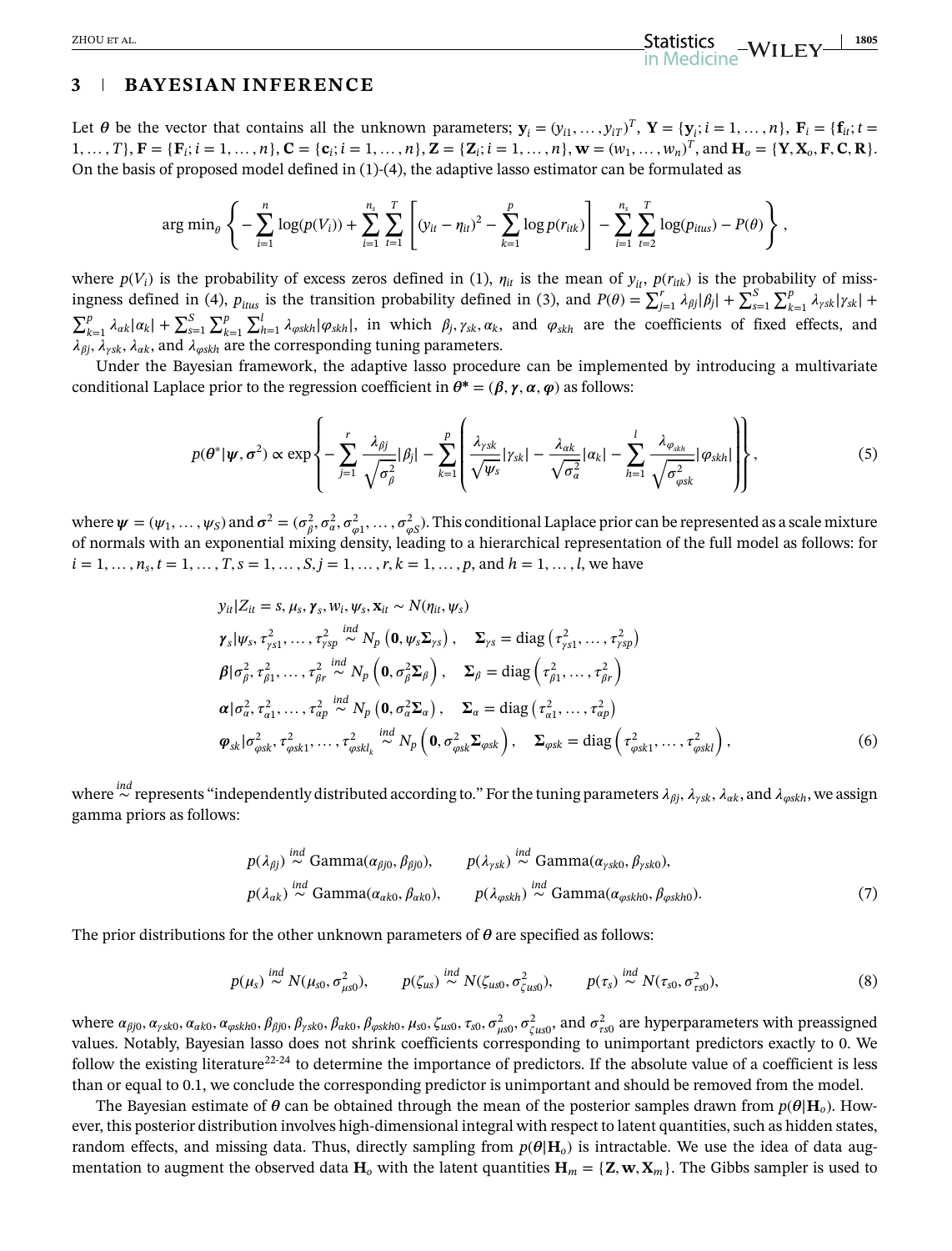sample from  $p(\theta, \mathbf{H}_m | \mathbf{H}_0)$  iteratively by generating (i)  $\mathbf{X}_m$  from  $P(\mathbf{X}_m | \mathbf{Z}, \mathbf{w}, \theta, \mathbf{H}_0)$ , (ii) **Z** from  $P(\mathbf{Z} | \mathbf{X}_m, \mathbf{w}, \theta, \mathbf{H}_0)$ , (iii) **w** from  $P(\mathbf{w}|\mathbf{X}_m, \mathbf{Z}, \theta, \mathbf{H}_0)$ , and (iv)  $\theta$  from  $P(\theta|\mathbf{X}_m, \mathbf{w}, \mathbf{Z}, \mathbf{H}_0)$ . The details of the full conditional distributions involved in the MCMC algorithm are described in Appendix S1.

For the present two-part HMMs, other relevant inference issues include (i) determination of the number of hidden states, (ii) selection of an appropriate missing data mechanism for missing covariates, and (iii) examination of necessity of the shared random effect. We propose to use DIC to perform model selection. Given that the conventional DIC is inapplicable in the presence of missing data,  $^{25}$  we adopt a modified DIC<sup>26</sup> to determine the number of hidden states, select a plausible missing mechanism, and examine the necessity of the random effect. The computation of the modified DIC is presented in Appendix S1.

# **4 SIMULATION STUDY**

# **4.1 Simulation 1**

We generate datasets from a two-part HMM defined by  $(1)-(4)$  with two states  $(S = 2)$ . In conditional and transition models (2) and (3), we consider four time-variant covariates,  $\mathbf{x}_{it} = (x_{it1}, x_{it2}, x_{it3}, x_{it4})^T$ , in which  $x_{it1}, x_{it2}, x_{it3}$ , and  $x_{it4}$  are independently generated from *Bernoulli*(0.5), *U*(−1, 1), *N*( $\sqrt{t-1}$ , 1), and *N*( $m_x$ ,  $\sigma_x^2$ ), respectively. In model (1), we set time-invariant covariate  $c_i$  to be the baseline covariate of  $x_{it}$ , that is,  $c_i = x_{i1}$ . The shared random effect  $w_i$  is generated from  $N(0, \sigma^2)$ . For subjects with  $V_i = 1, y_{it}$  is set to 0 for  $t = 1, \ldots, T$ . We generate  $y_{it}$  for subjects with  $V_i = 0$  based on a two-state HMM. The proposed joint model is defined as follows:

$$
logit \{p(V_i = 1)\} = \beta_0 + \beta_1 x_{i11} + \beta_2 x_{i12} + \beta_3 x_{i13} + \beta_4 x_{i14} + w_i,
$$
\n(9)

$$
logit(\theta_{itus}) = \zeta_{us} + \alpha_1 x_{it1} + \alpha_2 x_{it2} + \alpha_3 x_{it3} + \alpha_4 x_{it4},\tag{10}
$$

$$
[y_{it}|V_i = 0, Z_{it} = s] = \mu_s + \gamma_{s1}x_{it1} + \gamma_{s2}x_{it2} + \gamma_{s3}x_{it3} + \gamma_{s4}x_{it4} + w_i + \epsilon_{it},
$$
\n(11)

where  $[\epsilon_{it} | Z_{it} = s] \sim N(0, \psi_s)$ . Moreover, we assume that covariate  $x_{it4}$  is subject to nonignorable missingness for  $t =$ 2, …, *T* and generate the missing indicator  $r_{it4}$  conditional on  $\mathbf{f}_{it} = (x_{it1}, x_{it2}, x_{it3})^T$  based on a logistic regression model as follows:

$$
logit\{p(r_{it4}=1|Z_{it}=s,w_i,\mathbf{f}_{it},\boldsymbol{\varphi}_s)\}=\varphi_{s0}+\varphi_{s1}x_{it1}+\varphi_{s2}x_{it2}+\varphi_{s3}x_{it3}+w_i.
$$
\n(12)

The true population values of the unknown parameters are set as  $m_x = 0$ ,  $\sigma_x^2 = 1$ ,  $\beta = (\beta_0, \beta_1, \beta_2, \beta_3, \beta_4)^T =$  $(-1, 0, 1, 0, 0)^T$ ,  $\sigma^2 = 1$ ,  $\psi = (\psi_1, \psi_2)^T = (0.25, 0.25)$ ,  $\tau_1 = 0$ ,  $\zeta_{11} = -1$ ,  $\zeta_{21} = 1$ ,  $\alpha = (\alpha_1, \alpha_2, \alpha_3, \alpha_4)^T = (2, 0, -1, 0)^T$ ,  $\gamma_1 = (\gamma_{11}, \gamma_{21})^T = (0, 1)^T, \gamma_2 = (\gamma_{12}, \gamma_{22})^T = (-2, 0)^T, \gamma_3 = (\gamma_{13}, \gamma_{23})^T = (-2, 1)^T, \gamma_4 = (\gamma_{14}, \gamma_{24})^T = (-2, 1)^T, \mu = (\mu_1, \mu_2)^T = (-2, 1)^T$  $(-2, 1)^T$ ,  $\boldsymbol{\varphi}_0 = (\varphi_{10}, \varphi_{20})^T = (-1.5, 2)^T$ ,  $\boldsymbol{\varphi}_1 = (\varphi_{11}, \varphi_{21})^T = (0, 0)^T$ ,  $\boldsymbol{\varphi}_2 = (\varphi_{12}, \varphi_{22})^T = (2, 0)^T$ , and  $\boldsymbol{\varphi}_3 = (\varphi_{13}, \varphi_{23})^T =$  $(0,-2)^T$ .

On the basis of the abovementioned setting, we generate  $n = 1000$  observations with  $T = 6$ , of which approximately 25% of subjects are coded as  $V_i = 1$  with observation  $y_i = 0$  at each occasion, whereas the rest of the subjects are coded as  $V_i = 0$  with longitudinal observations  $y_i$  generated from the specified HMM. Among the observations of subjects with  $V_i = 0$ , 45% and 55% of them come from the first and second states, respectively. The missing proportion is approximately 25*%* in each state, which mimics the scenario of the ADNI study.

In the simulation study, the prior inputs in (7)-(8) are assigned as follows (Prior I):  $\mu_{s0} = \tau_{s0} = \zeta_{us0} = 0$  and  $\sigma_{\mu s0}^2 =$  $\sigma_{\tau s0}^2 = \sigma_{\zeta u s0}^2 = 4$ , and we follow a common practice<sup>24</sup> in the literature to set  $\alpha_{\beta j0} = \alpha_{\gamma s k0} = \alpha_{\alpha k0} = \alpha_{\varphi s k h0} = 1$ ,  $\beta_{\beta j0} = \beta_{\gamma s k0} = \frac{\pi}{\pi}$  $\beta_{\alpha k0} = \beta_{\varphi s k h0} = 0.1$ . We conduct a few test runs to decide the number of burn-in iterations at convergence and find that 1000 burn-in iterations are sufficient. Therefore, we collect 5000 simulated observations after 1,000 burn-in iterations to obtain the Bayesian estimates of model parameters.

Table 1 presents the results summarized based on 100 replications. The bias, root mean square error (RMSE) between the Bayesian estimates and true population values of the parameters, and the ratio of standard error (SE)/standard deviation (SD) are used to assess the performance of Bayesian estimation. The bias and RMSE for most of the parameters are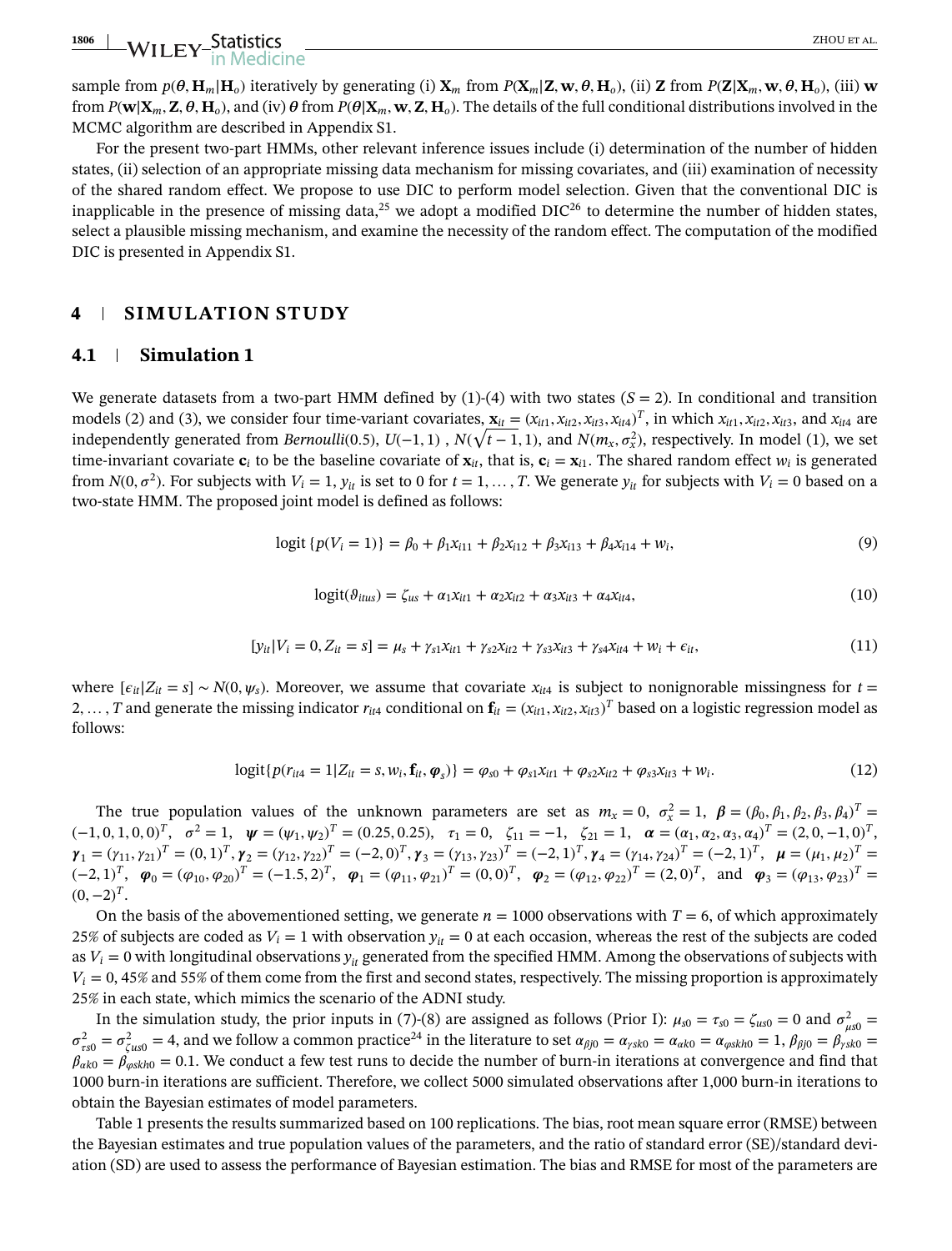<u>ZHOU ET AL. Statistics</u> MILEY is a set of the set of the set of the set of the set of the set of the set of the set of the set of the set of the set of the set of the set of the set of the set of the set of the set of the

close to zero, and the SE/SD ratios are basically close to one, indicating a satisfactory performance of Bayesian estimation. Moreover, the hidden states can be estimated through the posterior samples as follows:

$$
\hat{Z}_{it} = \arg \max_{s \in \{1, ..., S\}} P(Z_{it} = s | \mathbf{y}_i, \theta) \approx \arg \max_{s \in \{1, ..., S\}} \frac{1}{J} \sum_{j=1}^{J} I\left(Z_{it}^{(j)} = s\right),\tag{13}
$$

where  $Z_{it}^{(j)}$  denotes the hidden state of  $y_{it}$  at the *j*th iteration, and  $\arg\max_{s \in \{1,...,S\}} \frac{1}{j}$  $\frac{1}{J} \sum_{j=1}^{J} I\left( Z_{it}^{(j)} = s \right)$  is the posterior mean of the hidden state of  $y_{ii}$  drawn from the MCMC iterations. In this simulation, the correct classification rate calculated using (13) is over 94*%* in each replication, and the average accuracy based on 100 datasets is 94*.*68*%*, thereby indicating that the proposed model can correctly identify the hidden states of observations.

To assess the sensitivity of Bayesian estimation to prior inputs, we disturb the hyperparameters as follows (Prior II):  $\mu_{s0} = \tau_{s0} = \zeta_{us0} = 0$ ,  $\sigma_{\mu s0}^2 = \sigma_{\tau s0}^2 = \sigma_{\zeta u s0}^2 = 100$ . Table 1 presents the Bayesian results obtained under Prior II for comparison. The results under the two prior inputs are similar.

We also reanalyze the simulated 100 datasets by using a naive model  $M<sub>C</sub>$ , which performs case-wise deletion and only uses available data with complete covariates to fit the model. The results are presented in Appendix S1, along with the results of  $M<sub>2</sub>$  for comparison. Most of the estimates, especially those involved in the transition model, show significantly larger biases for *MC* than for *M*2. Therefore, ignoring the missing data problem and adopting the case-wise deletion procedure leads to serious information loss and produces biased estimation.

# **4.2 Simulation 2**

To investigate the necessity of the shared random effect in the proposed model, we consider another competing model,  $M_S$ , which excludes the random effect in the binary indicator, conditional, and missing data models. Appendix S1 reports the estimates of the unknown parameters under  $M_{S_1}$  based on the 100 datasets generated in Simulation 1. Compared with the results under the true model  $M_2$ , nearly all Bayesian estimates obtained from  $M_{S_1}$  show considerably larger Bias and RMSE. Moreover, the average accuracy of state identification under  $M_{S_1}$  is 91.18%, which is lower than that under the true model.

To check the performance of the proposed method in a homogenous scenario, we generate datasets with the same setting as in Simulation 1 but without the random effect  $w_i$ . We consider two competing models, namely,  $M_S$ , and  $M_S$ , which represent the two-part HMMs defined by (1)-(4) with and without the shared random effect, respectively. Appendix S1 presents the Bayesian estimates of unknown parameters obtained from  $M_{S_2}$  and  $M_{S_3}$  based on 100 replications. Majority of the estimates are close to the population true values under both models. The correct classifications of  $Z_{it}$  based on  $M<sub>S</sub>$ and *MS*<sup>3</sup> are 95*.*22*%* and 95*.*35*%*.

# **4.3 Simulation 3**

To examine the performance of the modified DIC in model selection, we re-analyze the 100 datasets generated in Simulation 1 by using the following seven competing models:

(1) Determination of the number of hidden states *S*:

 $M_S$ :  $S = 1, \ldots, 4$ , missing covariates are treated as MNAR.

(2) Selection of missing mechanisms:

*M*<sub>5</sub>: *S* = 2, the missing mechanism (12) is wrongly specified as MAR as follows: logit{ $p(r_{i t4} = 1 | Z_{i t} = s, f_{i t} = s)$  $(x_{it1}, x_{it2}, x_{it3})^T, \varphi_s)$  =  $\varphi_{s0} + \varphi_{s1}x_{it1} + \varphi_{s2}x_{it2} + \varphi_{s3}x_{it3}$ .

*M*<sub>6</sub>: *S* = 2, the missing mechanism (12) is wrongly specified as  $logit{p(r_{i t 4} = 1 | Z_{i t} = s, w_i, \mathbf{f}_{i t} = s)}$  $(x_{it1}, x_{it2}, x_{it3})^T, \varphi_s$ } =  $\varphi_0 + \varphi_1 x_{it1} + \varphi_2 x_{it2} + \varphi_3 x_{it3} + w_i$ , where  $\varphi_0, \varphi_1, \varphi_2$ , and  $\varphi_3$  are set as state-invariant.

(3) Examination of necessity of the shared random effect:

 $M_{S1}$ :  $S = 2$ , the random effect in models (1), (2), and (4) are omitted.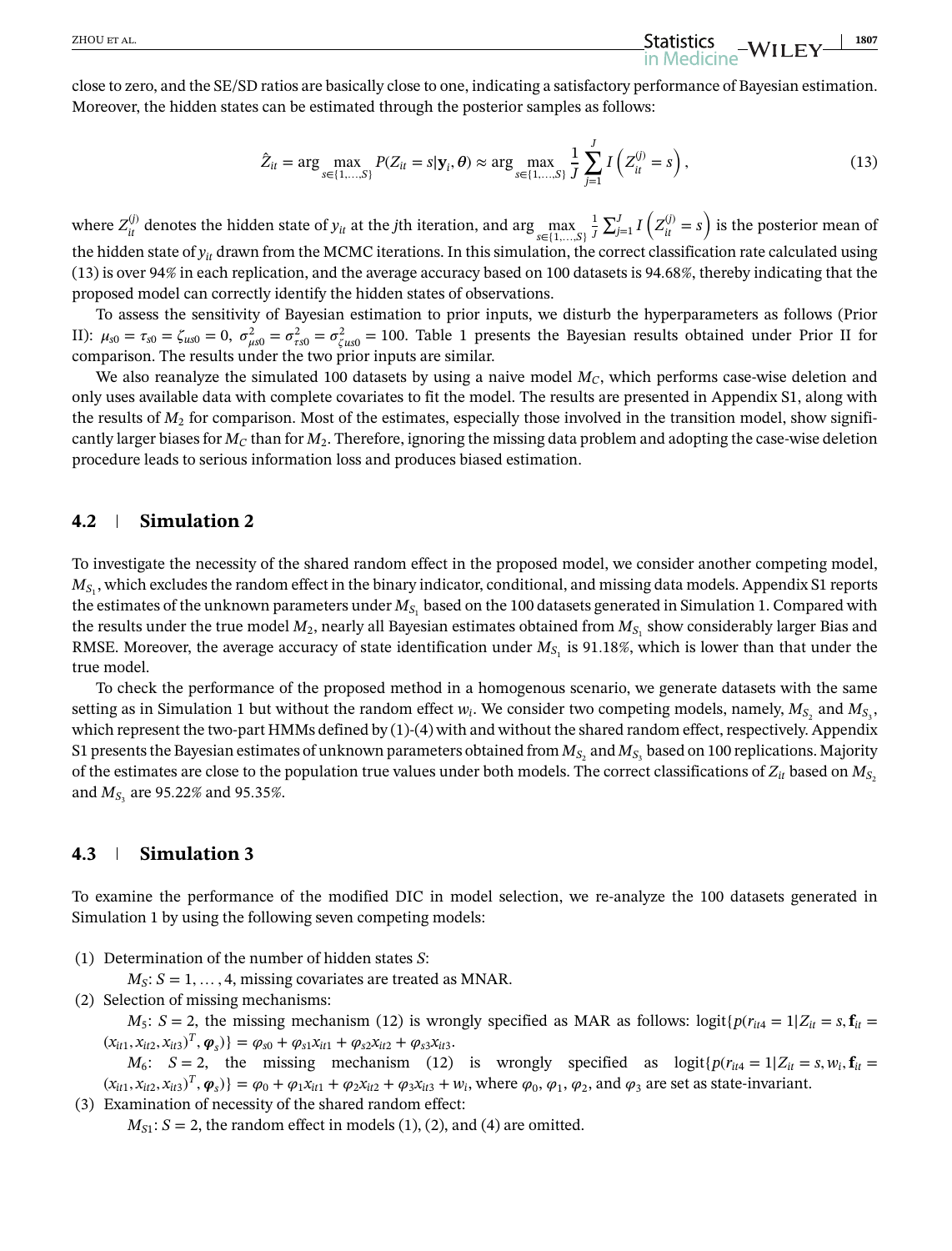| TABLE               | $\blacksquare$ | Summary of the Bayesian estima |             | tes in Simulation 1 |              |              |          |             |             |           |              |              |
|---------------------|----------------|--------------------------------|-------------|---------------------|--------------|--------------|----------|-------------|-------------|-----------|--------------|--------------|
|                     | Prior I        |                                |             |                     |              |              | Prior II |             |             |           |              |              |
|                     | Model (9)      |                                |             |                     |              |              |          |             |             |           |              |              |
| Par                 | Bias           |                                | <b>RMSE</b> |                     | <b>GE/SD</b> |              | Bias     |             | <b>RMSE</b> |           | <b>GE/SD</b> |              |
| $\beta_0$           | $-0.011$       |                                | 0.146       |                     | $1.000\,$    |              | $-0.011$ |             | 0.146       |           | $1.000\,$    |              |
| $\beta_1$           | 0.030          |                                | 0.182       |                     | 1.027        |              | 0.031    |             | 0.184       |           | 1.031        |              |
| $\beta_2$           | $-0.071$       |                                | 0.200       |                     | 1.127        |              | $-0.073$ |             | 0.201       |           | 1.131        |              |
| $\beta_3$           | $-0.001$       |                                | 0.107       |                     | 0.995        |              | 0.002    |             | 0.108       |           | 0.995        |              |
| $\beta_4$           | $-0.000$       |                                | 0.108       |                     | 0.995        |              | 0.000    |             | 0.109       |           | 0.995        |              |
| $\sigma^2$          | 0.009          |                                | 0.082       |                     | 1.009        |              | 0.010    |             | 0.084       |           | $1.010\,$    |              |
|                     | Model (10)     |                                |             |                     |              |              |          |             |             |           |              |              |
| Par                 | Bias           |                                | <b>RMSE</b> |                     | <b>GE/SD</b> |              | Bias     |             | <b>RMSE</b> |           | <b>GE/SD</b> |              |
| $\ddot{ }$          | 0.003          |                                | 0.113       |                     | 0.996        |              | 0.026    |             | 0.116       |           | 0.995        |              |
| $\alpha_1$          | $-0.100$       |                                | 0.160       |                     | 1.108        |              | $-0.104$ |             | 0.164       |           | 1.161        |              |
| $\alpha_2$          | $-0.008$       |                                | 0.094       |                     | 0.999        |              | $-0.006$ |             | 0.102       |           | 0.999        |              |
| $\alpha_3$          | 0.016          |                                | 0.069       |                     | 1.063        |              | 0.018    |             | 0.071       |           | 1.057        |              |
| $\alpha_4$          | $-0.011$       |                                | $0.071\,$   |                     | $1.010\,$    |              | $-0.011$ |             | 0.069       |           | 1.014        |              |
| $\Xi$               | 0.074          |                                | 0.161       |                     | 1.167        |              | 0.078    |             | 0.168       |           | 1.170        |              |
| $\zeta_{21}$        | 0.023          |                                | 0.150       |                     | $1.009$      |              | 0.020    |             | 0.154       |           | 1.008        |              |
|                     | Model (11)     |                                |             |                     |              |              |          |             |             |           |              |              |
|                     | State 1        |                                |             | State 2             |              |              | State 1  |             |             | State 2   |              |              |
| Par                 | Bias           | <b>RMSE</b>                    | SE/SD       | Bias                | <b>RMSE</b>  | <b>GE/SD</b> | Bias     | <b>RMSE</b> | SE/SD       | Bias      | <b>RMSE</b>  | <b>SE/SD</b> |
| $\mathbf{z}$        | 0.007          | 0.061                          | $1.016\,$   | $-0.005$            | 0.063        | 0.998        | $0.007$  | 0.064       | $1.007\,$   | $-0.003$  | 0.065        | 0.997        |
| $\mathcal{L}_{1}$   | $-0.006$       | 0.043                          | 1.024       | $-0.001$            | 0.034        | 0.997        | $-0.005$ | 0.044       | $1.010\,$   | $-0.001$  | 0.035        | 0.998        |
| $\chi^2$            | 0.004          | 0.037                          | $1.011\,$   | 0.002               | 0.031        | 0.998        | 0.005    | 0.037       | $1.015$     | $0.001\,$ | 0.031        | 0.997        |
| $\gamma_3$          | 0.001          | 0.019                          | 0.998       | 0.003               | 0.014        | 1.024        | 0.002    | 0.019       | $1.001\,$   | 0.002     | 0.014        | 1.020        |
| $\chi$ <sup>4</sup> | $-0.012$       | 0.025                          | 1.198       | $0.002\,$           | 0.018        | $1.005$      | $-0.012$ | 0.025       | 1.120       | 0.003     | 0.018        | $1.011\,$    |
| ¥                   | 0.053          | 0.055                          | 1.159       | 0.014               | 0.019        | 1.128        | 0.050    | 0.053       | 1.222       | 0.013     | 0.022        | 1.120        |
|                     |                |                                |             |                     |              |              |          |             |             |           |              | (Continues)  |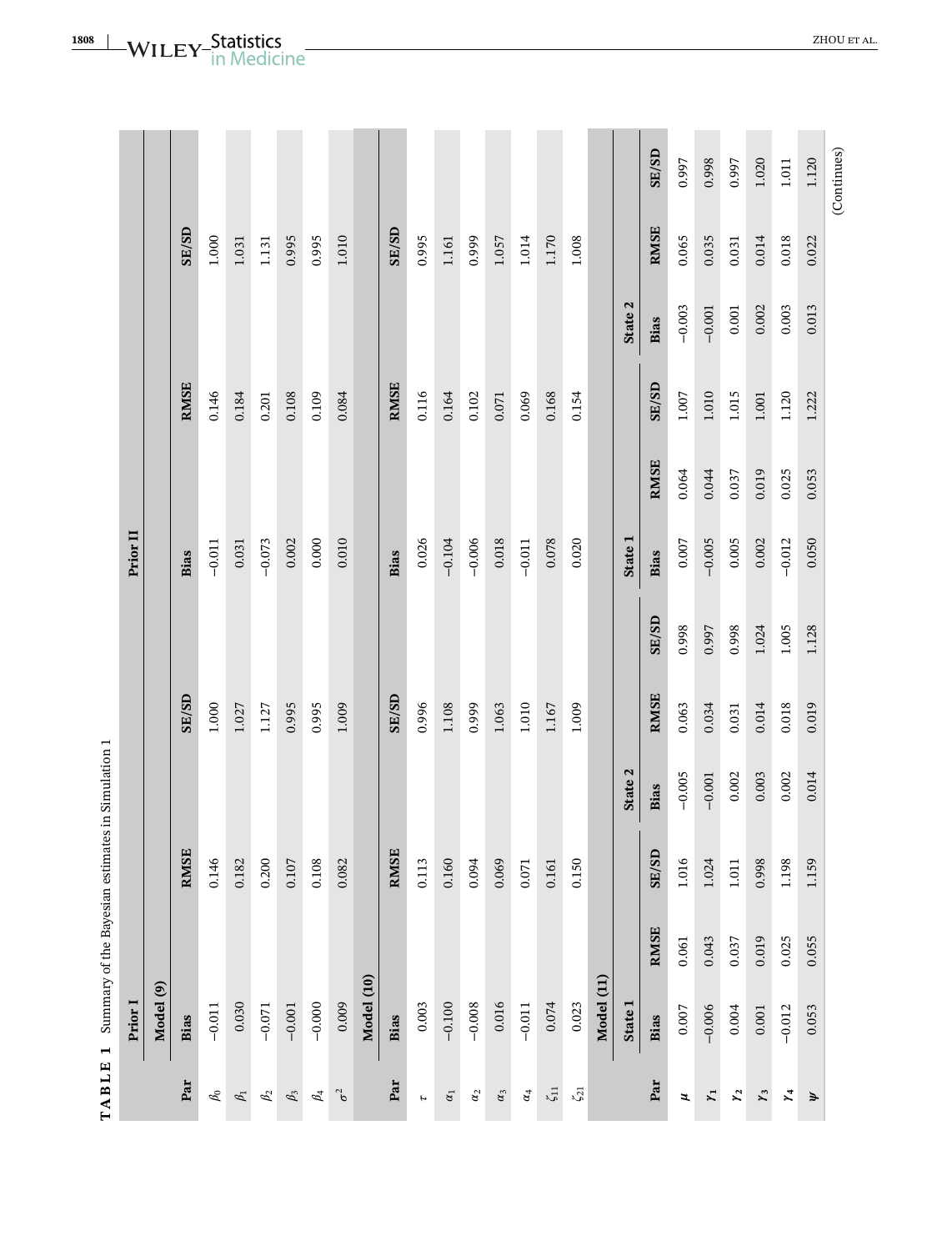|                | TABLE 1 (Continued)                                                                                       |             |              |          |             |       |          |             |              |                    |             |              |
|----------------|-----------------------------------------------------------------------------------------------------------|-------------|--------------|----------|-------------|-------|----------|-------------|--------------|--------------------|-------------|--------------|
|                | Prior I                                                                                                   |             |              |          |             |       | Prior II |             |              |                    |             |              |
|                | Model (12)                                                                                                |             |              |          |             |       |          |             |              |                    |             |              |
|                | <b>State 1</b>                                                                                            |             |              | State 2  |             |       | State 1  |             |              | State <sub>2</sub> |             |              |
| Par            | Bias                                                                                                      | <b>RMSE</b> | <b>GE/SD</b> | Bias     | <b>RMSE</b> | SE/SD | Bias     | <b>RMSE</b> | <b>GE/SD</b> | Bias               | <b>RMSE</b> | <b>GE/SD</b> |
| $\mathfrak{g}$ | 0.064                                                                                                     | 0.195       | 1.081        | $-0.011$ | 0.209       | 0.999 | 0.077    | 0.220       | 1.083        | $-0.012$           | 0.227       | 0.997        |
| $\varphi_1$    | $-0.052$                                                                                                  | 0.187       | 1.072        | $-0.001$ | 0.189       | 0.995 | $-0.059$ | 0.221       | 1.060        | 0.002              | 0.191       | 0.995        |
| $\phi_2$       | $-0.090$                                                                                                  | 0.198       | 1.158        | 0.005    | 0.145       | 0.997 | $-0.088$ | 0.191       | 1.165        | 0.003              | 0.140       | 0.995        |
| $\varphi_3$    | 0.008                                                                                                     | 0.095       | 0.998        | $-0.007$ | 0.131       | 0.996 | 0.003    | 0.091       | 0.996        | $-0.005$           | 0.133       | 0.996        |
|                | Abbreviations: Par, parameter; RMSE, root mean square errors; SD, standard deviation: SE, standard error. |             |              |          |             |       |          |             |              |                    |             |              |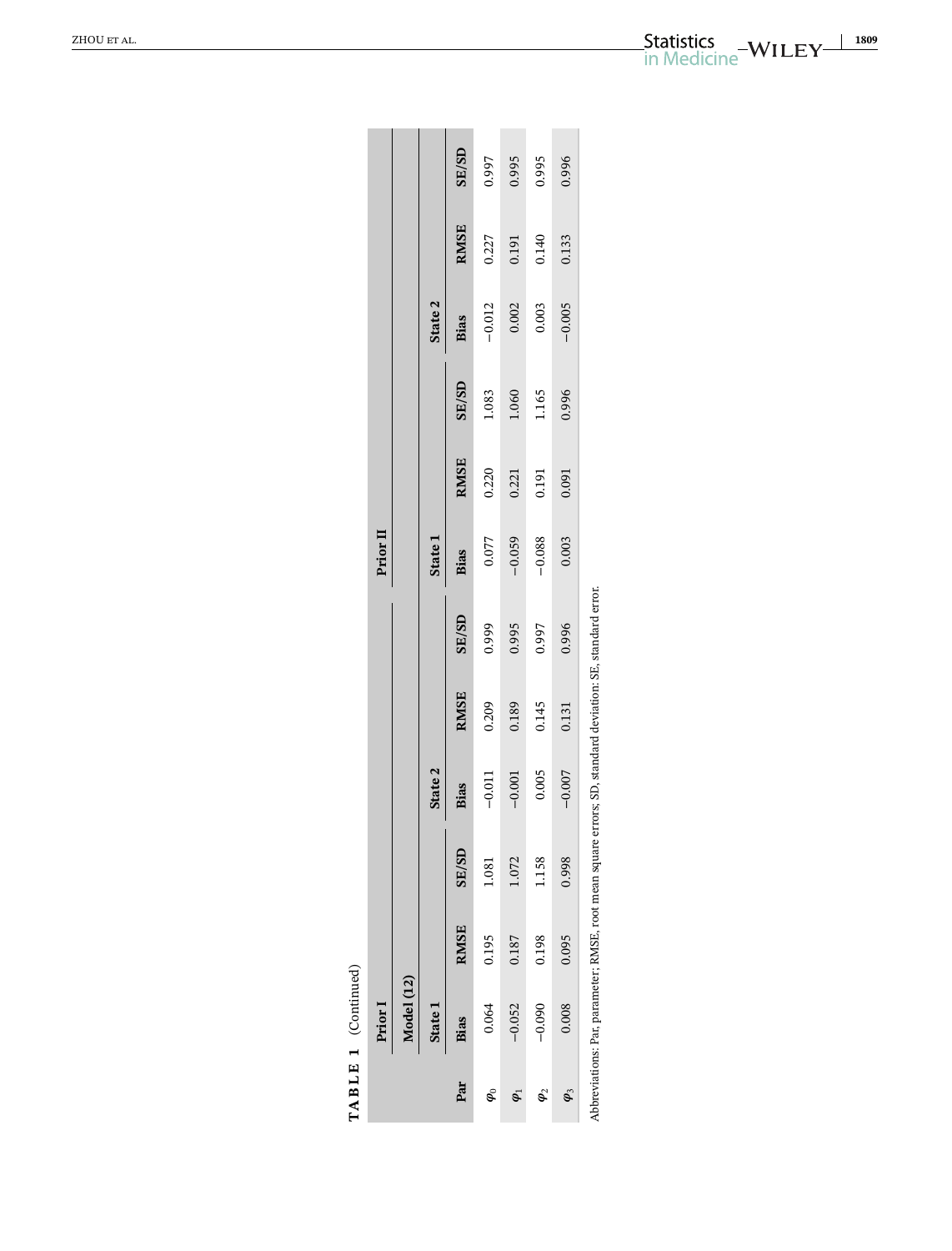# **1810** WILEY-Statistics **2HOU ET AL. 2HOU ET AL. 2HOU ET AL.**

Among these competing models,  $M_2$  is the true model;  $M_1, M_3$ , and  $M_4$  are models with an incorrect number of hidden states; and  $M_5$ ,  $M_6$ , and  $M_{S1}$  are the same as  $M_2$ , except that  $M_5$  assumes a MAR mechanism;  $M_6$  assigns state-invariant-coefficient missing data model, and *MS*<sup>1</sup> overlooks the linkage across the three models. Our main goal is to evaluate the performance of the modified DIC in identifying the true number of hidden states, selecting an appropriate missingness mechanism, and examining the necessity of the random effect. The boxplots of DIC values under all competing models are reported in Appendix S1. The true model  $M_2$  is consistently selected with the smallest DIC value in each of the 100 replications.

The code for implementing the simulation study is written in Python and can be freely downloaded at https://orcid.org/0000-0002-4877-3200.

# **5 ADNI DATA ANALYSIS**

We applied the proposed method to analyze a dataset extracted from the ADNI study. The initial goal of ADNI was to recruit 800 participants aging between 55 and 90 years old, including 200 subjects for elderly control, 400 subjects with MCI, and 200 subjects with early AD. After obtaining informed consent, participants underwent a series of tests, and their neuroimaging, genetic, and biochemical markers as well as clinical and cognitive data were collected over time. Additional information about ADNI can be found in the official website (www.adni-info.org). FAQ, a cognitive measurement collected in ADNI, is a functional and behavioral assessment with 10 items corresponding to function independently in daily life and is widely used to measure cognitive impairment over time. FAQ score ranges from 0 to 30, with high scores indicating poor cognitive ability. In the ADNI study, the longitudinal FAQ scores of most participants exhibit a gradually increasing trend, indicating a disease progression from CN to MCI or further to AD.<sup>27</sup> However, approximately 30*%* of subjects have unchanged zero FAQ score in each follow-up visit. Such a pattern of longitudinal cognitive ability, in which the cognitive function remains unimpaired over the life span, is often referred to as normal aging by cognitive studies.15 Previous neuropathologic studies<sup>28</sup> found specific neuronal loss in the entorhinal cortex in patients with very mild AD but no change in the same region for a cognitively intact elderly. These observations imply that the CN–MCI–AD progression and normal aging process are dichotomous and that normal aging should be treated separately rather than be regarded as the earliest stage of AD progression.

Given the presence of longitudinal semicontinuous response FAQ and the existence of hidden pathophysiological states in AD pathology, the two-part HMMs defined in (1)-(4) is proposed to fit the ADNI dataset. This ADNI data analysis aims (i) to investigate the potential covariates that influence the probability of a subject belonging to the normal aging group, (ii) to identify the hidden states of the neurodegenerative pathology on the basis of subjects who are in an AD progression, (iii) to examine a set of covariates that affect the between-state transition, and (iv) to reveal the effects of potential risk factors on cognitive impairment across the hidden states of the AD progression.

We focused on 651 subjects from ADNI-1 study and collected their FAQ score  $(y_{it})$  at baseline, 6 months, 12 months, 24 months, and 36 months. Among the subjects, 182 had zero FAQ scores in all five visits, whereas 469 had at least one nonzero FAQ score during the five follow-up visits. We used  $V_i = 1$  to denote these 182 subjects with normal aging pattern and used  $V_i = 0$  for the other 469 subjects in the AD progression. The apolipoprotein E- $\epsilon$ 4 (APOE- $\epsilon$ 4), a well-known risk factor for progression from MCI to AD,<sup>29</sup> was coded using two dummy variables: "one-APOE- $\epsilon$ 4-allele carrier ( $x_{it}$ )" and "two-APOE- $\epsilon$ 4-allele carrier ( $x_{it2}$ )" in the current study. Two discrete demographic characteristics, gender ( $x_{it3}$ , 1 = female) and marital status ( $x_{it4}$ , 1 = has never married) were also included. Moreover, three continuous covariates, namely, years of education  $(x_{it5})$ , age  $(x_{it6})$ , and the logarithm of the ratio of hippocampal volume over whole brain  $(x_{it7})$ , were considered. These seven covariates were incorporated into the conditional model (2) and transition model (3) for investigating their associations with FAQ and the transition pattern of AD. The baseline covariates, namely,  $\mathbf{c}_i = (x_{i11}, \dots, x_{i17})^T$ , were included in the binary indicator model (1) to explore their potential effects on the classification of normal aging or AD progression. In this study, the covariate "hippocampal volume  $(x_{it}$ " contains approximately 25% missing entries in the follow-up study. Given that the hippocampus plays an important role in consolidating information from short- to long-term memory and that subjects with lower hippocampal volume are more likely to have missingness in the following visits (see Appendix S1), simply treating the missing entries of "hippocampal volume" as MAR was certainly inappropriate. Thus, we considered model (4) with covariates  $\mathbf{f}_{it}=(x_{it1},\ldots,x_{it6})^T$  to accommodate the nonignorable missingness of "hippocampal volume."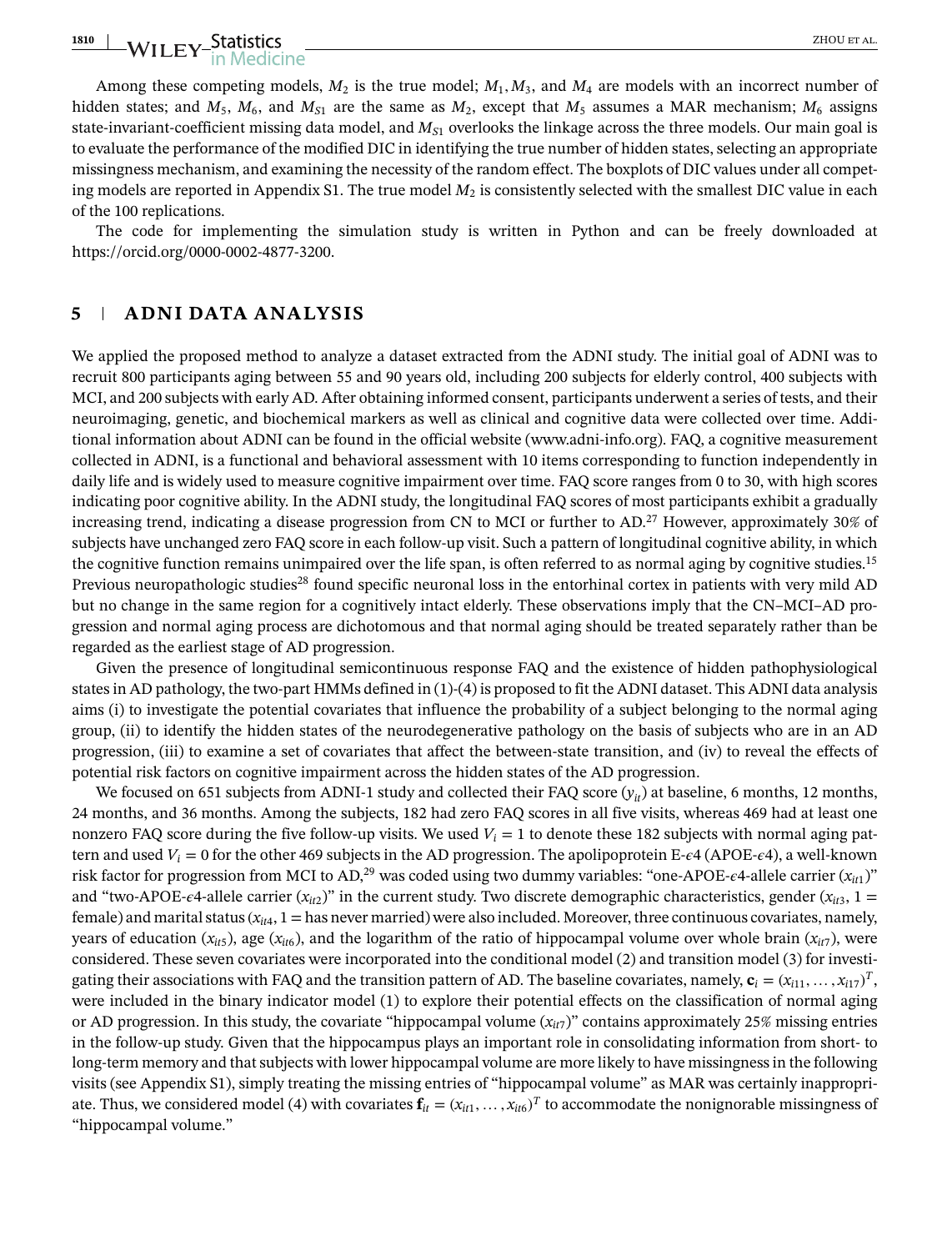**TABLE 2** DIC values in the analysis of the ADNI dataset

| <b>Models</b> | $M_{N_{\rm S}}$ | $M_{I_s}$ | $M_{Ws}$ |
|---------------|-----------------|-----------|----------|
| $S=1$         | 13,990          | 13,904    | 16,828   |
| $S = 2$       | 11,373          | 11,492    | 14,343   |
| $S = 3$       | 11,130          | 11,248    | 14,071   |
| $S = 4$       | 11,343          | 11,434    | 14,233   |
| $S = 5$       | 11,955          | 12,010    | 14,552   |

Abbreviations: ADNI, Alzheimer's Disease Neuroimaging Initiative; DIC, deviance information criterion.

We started with determining the number of hidden states, selecting an appropriate missing mechanism, and examining the necessity of the shared random effect by using the modified DIC. We considered the following competing models:

*M<sub>Ns</sub>*: an *s*-state HMM defined by (1)-(4) with a nonignorable missing mechanism.

 $M_{Is}$ : an *s*-state HMM defined by (1)-(4) with the random effect being excluded in (4).

 $M_{W_5}$ : an *s*-state HMM defined by (1)-(4) with the shared random effect being excluded in all the submodels.

The above three settings were considered under five different numbers of states, *s* = 1*,* 2*,* 3*,* 4*,* 5, leading to 15 competing models. The identifiability constraint  $\mu_1 < ... < \mu_S$  was used to avoid label switching. We generated several MCMC chains from different initial values to check the convergence of the MCMC algorithm. The trace plot (not reported) indicated that the MCMC algorithm converged within 5000 iterations. Thus, we collected 5000 MCMC samples after discarding 5000 burn-in iterations to calculate the modified DIC value of each competing model. Based on the results in Table 2,  $M_{N3}$ , the three-state HMM with nonignorable missing mechanism, has the smallest DIC value and was therefore chosen for the subsequent analysis. Table 3 shows the Bayesian estimates (Est), standard error estimates (SE), and the 95% credible interval (CI) of all unknown parameters in *MN*3. For each parameter, the 95% CI is constructed by using the 2*.*5*%* and 97*.*5*%* percentiles of its posterior samples collected from the MCMC iterations. A covariate effect is significant if its estimate exceeds twice of the standard error estimate or the corresponding 95% CI does not include zero.

We have the following observations. In model (1), APOE- $\epsilon$ 4 allele, hippocampal volume, and gender have significant effects on the probability of classification between normal aging and AD-progression. Patients with APOE- $\epsilon$ 4 alelles have significant negative effect [ $\hat{\beta_1} = -0.390(0.188)$ ,  $\hat{\beta_2} = -0.610(0.301)$ ] on being classified to normal aging group. This finding agrees with the published medical report<sup>30</sup> and implies that the mutation in APOE- $\epsilon$ 4 is an important risk factor for AD development. By contrast, hippocampal volume shows significant positive effect  $[\hat{\beta}_7 = 0.524(0.062)]$  on the probability of experiencing normal aging, which is also verified by other medical researches. $^{31}$  Female [ $\hat{\beta}_3 = 0.491(0.182)$ ] are more likely to be classified into normal aging group. The strong association between these baseline covariates and the membership probability of normal aging provides a possible way for doctors to distinguish AD-progression from normal aging in an early period, which therefore reduces the medical cost and enhances the targeted treatment.

In conditional model (2), *̂*<sup>1</sup> = −0*.*491(0*.*030), *̂*<sup>2</sup> = 0*.*320(0*.*082), and *̂*<sup>3</sup> = 1*.*883(0*.*109) are ranked in an ascending order, indicating that the subjects in state 1 have the lowest FAQ scores, whereas the subjects in state 3 have the highest. Hence, the subjects' cognitive impairment become steadily severer from state 1 to state 3. Existing literature<sup>32</sup> has indicated that states 1 to 3 can be explained as CN, MCI, and AD, which describe the three major neurodegenerative stages in AD progression. The APOE- $\epsilon$ 4 alleles [ $\hat{\gamma}_{11} = 0.089(0.039)$ ,  $\hat{\gamma}_{12} = 0.204(0.065)$ ,  $\hat{\gamma}_{21} = 0.210(0.089)$ ,  $\hat{\gamma}_{22} = 0.529(0.145)$ ] have positive effects on FAQ in CN and MCI states and the effect of two APOE- $\epsilon$ 4 alleles is even larger than that of one APOE- $\epsilon$ 4 allele. Such detrimental role of APOE- $\epsilon$ 4 alleles played in the cognitive decline has also been confirmed by other studies.33 On the contrary, the hippocampal volume is negatively associated with FAQ in CN and MCI state [*̂*<sup>17</sup> = −0*.*024(0*.*012)*, ̂*<sup>27</sup> = −0*.*117(0*.*054)], implying that atrophy of hippocampus increasingly impairs patients' cognitive ability on the progression from CN to MCI.34 However, in the AD state, all the indicators become insignificant except that two APOE- $\epsilon$ 4 alleles still have positive effects [ $\hat{\gamma}_{32} = 0.306(0.162)$ ] on FAQ. Such salient effect demonstrates that two APOE- $\epsilon$ 4 alleles are the decisive factor for the cognitive impairment in AD state.<sup>35</sup>

In transition model (3), two-APOE- $\epsilon$ 4 alleles have negative effect on the probability of transitioning from a state to a better one  $[\hat{a}_2 = -0.702(0.204)]$ . This result is in line with previous studies.<sup>36</sup> By contrast, preventing the loss of hippocampal volume  $[\hat{\alpha}_7 = 0.377(0.090)]$  is beneficial to postpone transitioning to a severer state. Such finding is supported by the medical research, which shows that hippocampus is critically involved in the encoding, storage, and retrieval of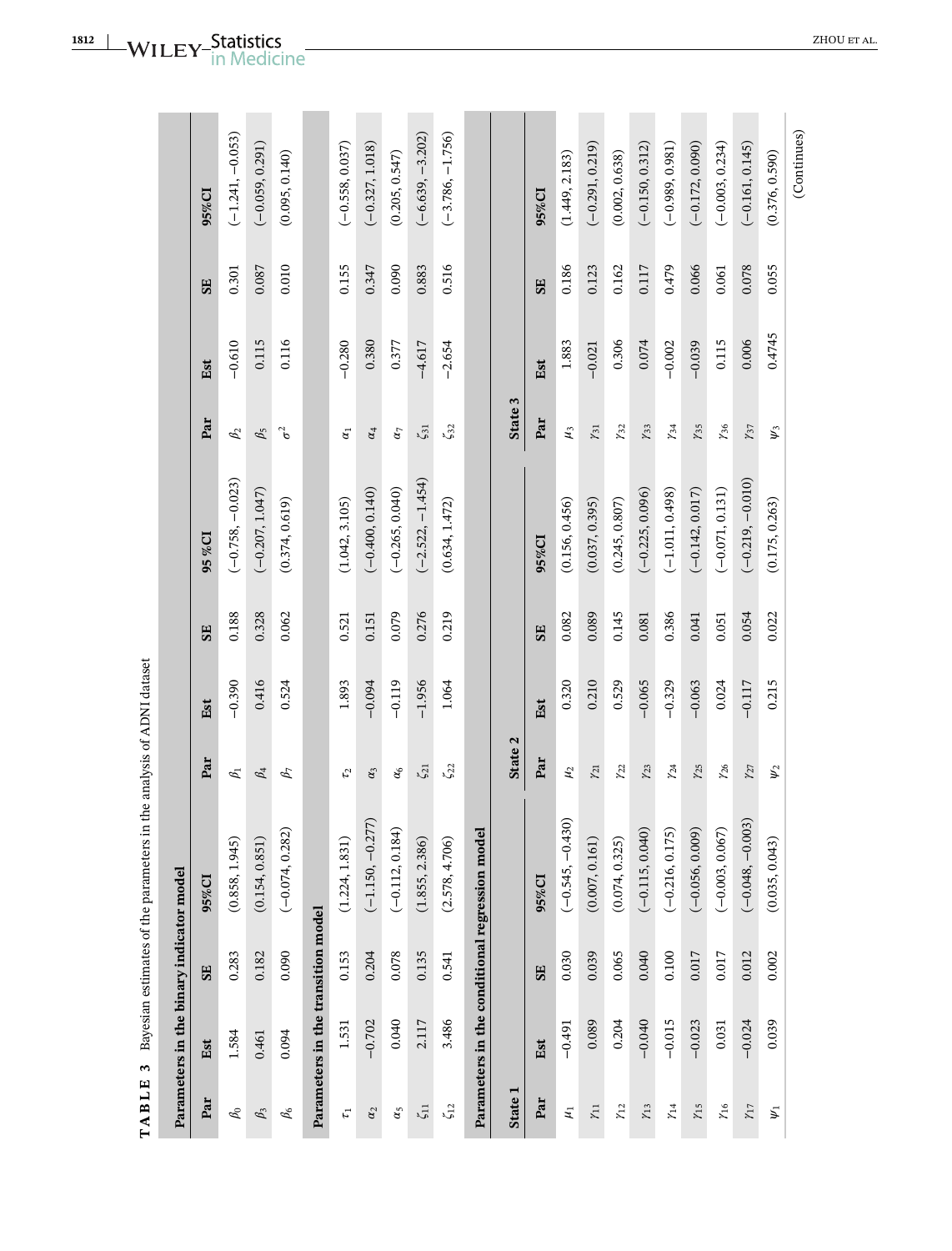|                | TABLE 3 (Continued)                  |       |                                                                               |                    |          |       |                    |                |          |       |                   |
|----------------|--------------------------------------|-------|-------------------------------------------------------------------------------|--------------------|----------|-------|--------------------|----------------|----------|-------|-------------------|
|                | Parameters in the missing data model |       |                                                                               |                    |          |       |                    |                |          |       |                   |
| <b>State 1</b> |                                      |       |                                                                               | State <sub>2</sub> |          |       |                    | State 3        |          |       |                   |
| $\varphi_{10}$ | $-1.494$                             | 0.159 | $(-1.802, -1.170)$                                                            | $\varphi_{20}$     | $-1.108$ | 0.269 | $(-1.667, -0.433)$ | $\varphi_{30}$ | $-0.243$ | 0.288 | $(-0.910, 0.695)$ |
| $\varphi_{11}$ | $-0.201$                             | 0.260 | $(-0.504, 0.052)$                                                             | $\varphi_{21}$     | 0.360    | 0.427 | $(-0.185, 0.940)$  | $\varphi_{31}$ | $-0.363$ | 0.358 | $(-0.993, 0.189)$ |
| $\varphi_{12}$ | $-0.130$                             | 0.118 | $(-0.757, 0.363)$                                                             | $\varphi_{22}$     | $-0.212$ | 0.246 | $(-1.090, 0.581)$  | $\varphi_{32}$ | 0.199    | 0.271 | $(-0.454, 1.000)$ |
| $\varphi_{13}$ | 0.146                                | 0.074 | (0.021, 0.550)                                                                | $\varphi_{23}$     | 0.170    | 0.297 | $(-0.404, 0.780)$  | $\varphi_{33}$ | $-0.228$ | 0.294 | $(-0.878, 0.297)$ |
| $\varphi_{14}$ | 0.152                                | 0.165 | $(-0.157, 0.463)$                                                             | $\varphi_{24}$     | $-0.860$ | 0.296 | $(-1.420, -0.325)$ | $\varphi_{34}$ | $-0.089$ | 0.321 | $(-0.959, 0.461)$ |
| $\varphi_{15}$ | 0.225                                | 0.071 | (0.092, 0.362)                                                                | $\varphi_{25}$     | 0.397    | 0.183 | (0.056, 0.765)     | $\varphi_{35}$ | $-0.181$ | 0.138 | $(-0.435, 0.121)$ |
| $\varphi_{16}$ | 0.260                                | 0.080 | (0.119, 0.409)                                                                | $\varphi_{26}$     | 0.435    | 0.182 | (0.084, 0.803)     | $\varphi_{36}$ | 0.190    | 0.152 | $(-0.111, 0.482)$ |
|                |                                      |       | error estimate.<br>Abbreviations: Est, estimate; Par, parameter; SE, standard |                    |          |       |                    |                |          |       |                   |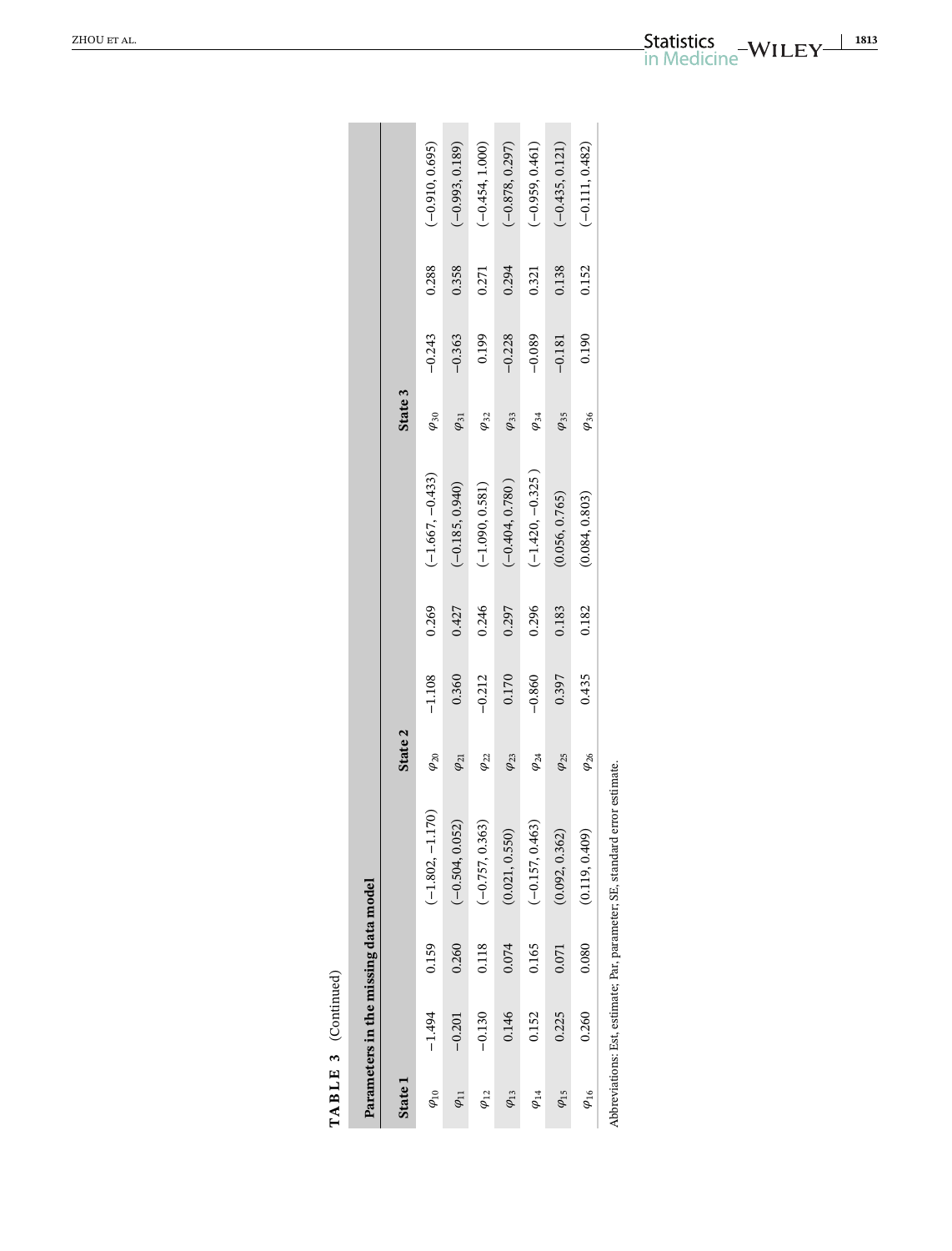**1814** WILEY-Statistics **ZHOU ET AL. ZHOU ET AL. ZHOU ET AL.** 

long-term memories<sup>37</sup> and that smaller hippocampus is associated with increased risk for conversion to AD state.<sup>38</sup> Marital status and education years have insignificant effect on the transition probability when APOE allele and hippocampus are controlled.

In missing data model (4), the effect of age on the probability of missingness in the hippocampal volume is significantly positive in CN and MCI state  $[\hat{\varphi}_{16} = 0.225(0.071), \hat{\varphi}_{26} = 0.397(0.183)]$ , implying that older people are likely to have missing follow-up measurements of the hippocampal volume in the early stages of AD progression. This finding is in line with the common sense that the elderly tends to drop out or be unresponsive in survey due to medical problems. Another finding is that females are prone to have missing measurement of hippocampal volume in CN state  $[\hat{\varphi}_{13} = 0.146(0.074)]$ . Moreover, the variance of the shared random effect is significant  $\left[\frac{\partial^2}{\partial t^2} - 0.116(0.011)\right]$ , which reconfirms the necessity of the nonignorable missing mechanism for "hippocampal volume" and implies that some omitted clinical or genetic indicators may simultaneously influence the outcomes of the observation process, transition probabilities, the membership of normal aging, and the missing probability of hippocampal volume.

Furthermore, we estimated the hidden states of subjects who are in AD progression on the basis of (13). Over 95*%* posterior transition patterns exhibited an early state to a severe one, which agrees with the irreversibility of AD. The total number of participants in this analysis is 651. Each participant was diagnosed as CN, MCI, or AD at five occasions. Appendix S1 compares subjects' estimated hidden states with their diagnosed status given by doctors at all the occasions. For CN and AD states, majority of the estimated states were consistent with those diagnosed by doctors. However, for MCI state, 1311 (78*.*8*%*) of symptomatic stages were diagnosed as MCI by doctors but classified into CN by our proposed method. This inconsistency may result from the vague demarcation between CN and MCI, which was also found and discussed in existing literature.30

To investigate the sensitivity of Bayesian estimation and model selection to the prior input, the preceding ADNI analysis was repeated with ad hoc perturbations of the current prior input. The obtained results were similar and not reported.

# **6 DISCUSSION**

We proposed a two-part HMM to analyze longitudinal semicontinuous data in the presence of nonignorable missing covariates. The longitudinal semicontinuous response was represented by two random variables: a binary indicator variable for determining the occurrence of excess zeros in all occasions and a continuous variable for examining its actual value. A logistic regression model was used to link the binary indicator with potential covariates. Furthermore, we considered an HMM to analyze the longitudinal continuous responses and introduced a shared random effect to the missing data model to address the nonignorability of missingness in covariates. We developed a hybrid algorithm to conduct efficient statistical inference.

The proposed model assumed that covariates effects on outcomes have parametric forms. However, the relationships between covariates and outcomes are seldom known a priori. Generalizing the existing model framework to a nonparametric context for further enhancing the model flexibility and analytic power is of substantial interest. Moreover, we simply used FAQ to represent patients' cognitive ability. A highly comprehensive measurement of cognitive ability should incorporate other relevant assessments, such as the Alzheimer's Disease Assessment Scale and Mini-Mental State Examination. Adopting a factor analysis model to group such highly correlated but different cognitive tests into an integrated latent variable can reduce information loss and improve model interpretability. In this case, the binary indicator variable for excess zeros should be redefined accordingly because the observed longitudinal response variable is no longer a scalar  $y_{it}$  but a vector  $y_{it}$  with several indicators. Furthermore, the proposed model involves a logit link in the binary indicator and missing data models. The MH algorithm, which does not have the same speed as the Gibbs samplers, is currently used to manage such a logistic likelihood. A possible future interest is to use the Pólya-Gamma augmentation to conduct a full Bayesian inference for the proposed model. This type of efficient sampling method possesses a high potential for highly efficient Gibbs updates in the presence of logistic likelihoods, but requires further investigation in the context of the current complex model framework. Finally, the binary indicator, conditional regression, and missing data models were assumed to share the same random effect *wi*. This is a strong assumption for multiple outcomes. Extending the current framework to allow different random effects in the three submodels is of great interest in the future research. We may consider a multivariate normal distribution for these three random effects<sup>39</sup> or adopt copula representation to formulate the association structure among different random effects.<sup>40</sup> This extension enables us to accommodate various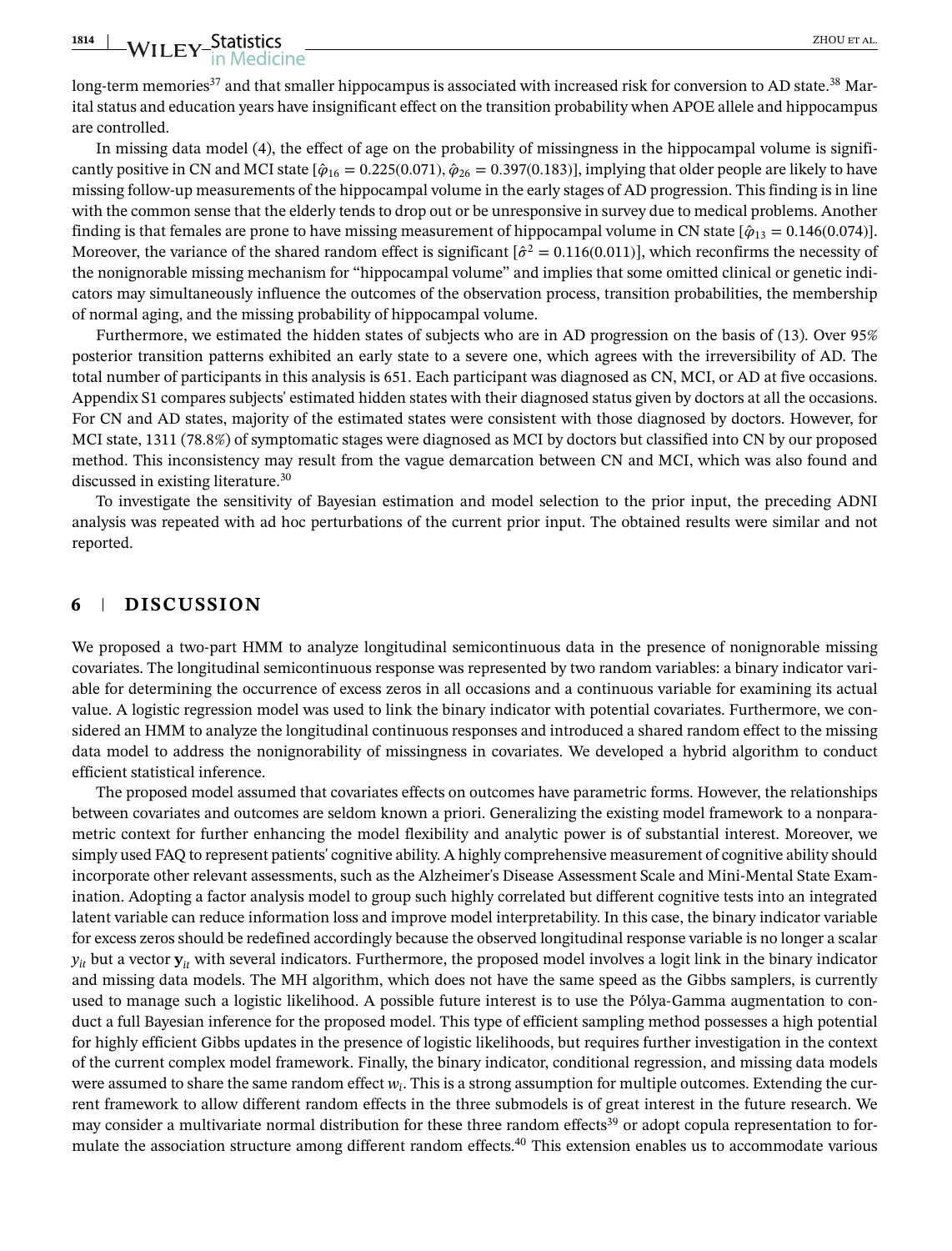ZHOU ET AL. **1815**<br>1815 Table 1915 Statistics<br>10 Medicine WILEY 1815

sources of heterogeneity within different outcomes and simultaneously investigate their relationships, thereby enhancing model capability and flexibility. However, developing such statistical approaches raises new challenges and requires further investigation.

# **ACKNOWLEDGEMENTS**

The authors thank the co-editor, an associate editor, and two referees for their insightful comments and suggestions that greatly improved the article. This research was fully supported by GRF grants 14303017 and 14301918 from the Research Grant Council of Hong Kong Special Administraive Region.

# **SUPPORTING INFORMATION**

Additional supporting information may be found online in the Supporting Information section at the end of this article.

### **ORCID**

*Xinyuan Song* <https://orcid.org/0000-0002-4877-3200>

### **REFERENCES**

- 1. Scott SL, James GM, Sugar CA. Hidden Markov models for longitudinal comparisons. *J Am Stat Assoc*. 2005;100(470):359-369.
- 2. Altman RMK. Mixed hidden Markov models: an extension of the hidden Markov model to the longitudinal data setting. *J Am Stat Assoc*. 2007;102(477):201-210.
- 3. Bartolucci F, Farcomeni A. A multivariate extension of the dynamic logit model for longitudinal data based on a latent Markov heterogeneity structure. *J Am Stat Assoc*. 2009;104(486):816-831.
- 4. Cappé O, Moulines E, Rydén T. *Inference in Hidden Markov Models*. New York, NY: Springer; 2005.
- 5. Maruotti A. Mixed hidden Markov models for longitudinal data: an overview. *Int Stat Rev*. 2011;79(3):427-454.
- 6. Song XY, Xia YM, Zhu HT. Hidden Markov latent variable models with multivariate longitudinal data. *Biometrics*. 2017;73(1):313-323.
- 7. Olsen MK, Schafer JL. A two-part random-effects model for semicontinuous longitudinal data. *J Am Stat Assoc*. 2001;96(454):730-745.
- 8. Smith VA, Neelon B, Preisser JS, Maciejewski ML. A marginalized two-part model for longitudinal semicontinuous data. *Stat Methods Med Res*. 2017;26(4):1949-1968.
- 9. Lee SY. *Handbook of Latent Variable and Related Models*. Amsterdam, The Netherlands: Elsevier; 2011.
- 10. Rubin DB. Inference and missing data. *Biometrika*. 1976;63(3):581-592.
- 11. Goldstein H, Carpenter J, Kenward MG, Levin KA. Multilevel models with multivariate mixed response types. *Stat Model*. 2009;9(3):173-197.
- 12. Bartolucci F, Farcomeni A. A discrete time event-history approach to informative drop-out in mixed latent Markov models with covariates. *Biometrics*. 2015;71(1):80-89.
- 13. Cai JH, Ouyang M, Kang K, Song XY. Bayesian diagnostics of hidden Markov structural equation models with missing data. *Multivar Behav Res*. 2018;53(2):151-171.
- 14. De Santis SM, Bandyopadhyay D. Hidden Markov models for zero-inflated Poisson counts with an application to substance use. *Stat Med*. 2011;30(14):1678-1694.
- 15. Morris JC, McKeel DW, Martha S, et al. Very mild Alzheimer's disease: informant-based clinical, psychometric, and pathologic distinction from normal aging. *Neurology*. 1991;41(4):469-469.
- 16. Ohnishi T, Matsuda H, Tabira T, Asada T, Uno M. Changes in brain morphology in Alzheimer disease and normal aging: Is Alzheimer disease an exaggerated aging process? *AJNR Am J Neuroradiol*. 2001;22(9):1680-1685.
- 17. Li D, Iddi S, Thompson WK, Donohue MC, Alzheimer's Disease Neuroimaging Initiative. Bayesian latent time joint mixed effect models for multicohort longitudinal data. *Stat Methods Med Res*. 2019;28(3):835-845.
- 18. Zhang L, Lim CY, Maiti T, et al. Analysis of conversion of Alzheimer's disease using a multi-state Markov model. *Stat Methods Med Res*. 2019;28(9):2801-2819.
- 19. Frühwirth-Schnatter S. Markov chain Monte Carlo estimation of classical and dynamic switching and mixture models. *J Am Stat Assoc*. 2001;96(453):194-209.
- 20. Lee SY, Song XY. Bayesian model selection for mixture of structure equation models with an unknown number of components. *Brit J Math Stat Psy*. 2003;56:145-165.
- 21. Jasra A, Holmes CC, Stephens DA. Markov Chain Monte Carlo methods and the label switching problem in Bayesian mixture modeling. *Stat Sci*. 2005;20:50-67.
- 22. Feng XN, Wang GC, Wang YF, Song XY. Structure detection of semiparametric structural equation models with Bayesian adaptive group lasso. *Stat Med*. 2015;34(9):1527-1547.
- 23. Li J, Wang Z, LR, Wu R. Bayesian group LASSO for nonparametric varying-coefficient models with application to functional genome-wide association studies. *Ann Appl Stat*. 2015;9(2):640.
- 24. Guo R, Zhu H, Chow S-M, Ibrahim JG. Bayesian lasso for semiparametric structural equation models. *Biometrics*. 2012;68(2):567-577.